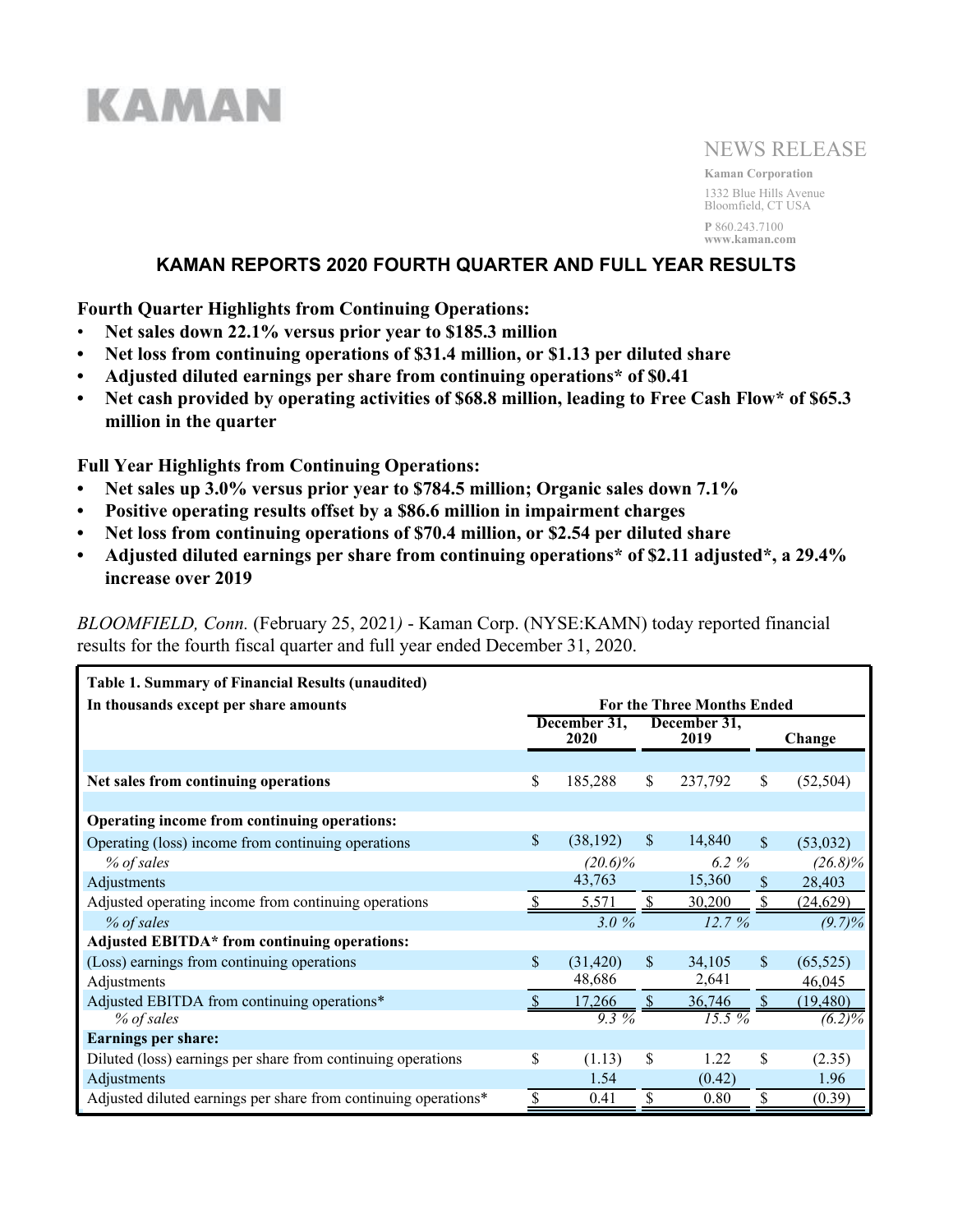Ian K. Walsh, President and Chief Executive Officer, commented, "Over the course of the year we saw declines in our commercial aviation and medical end markets brought on by the unprecedented challenges of the global pandemic. Throughout the year we acted decisively to mitigate the impact on our operations, relying on the strength of our team and the diversity of our products to deliver solid performance in 2020. Looking at our fourth quarter 2020 results compared to 2019 we had lower JPF shipments and, as expected, saw a significant decline in our commercial aviation bearings products due to the impact of the pandemic. Sequentially, we saw a decline in sales due to lower JPF deliveries and a delay in shipments over the last two weeks of the year at Bal Seal due to the impact of a cyber incident in December. However, this was offset by a sequential sales increase for our bearings products with a modest uptick in sales to our commercial aviation customers."

Mr. Walsh continued, "For the full year, operating margins were lower than 2019 due to a number of nonrecurring items. However, the underlying strength of our product portfolio, the diversity of our end market exposures, and our focus on cost control allowed us to deliver Adjusted EBITDA margin\* above 2019 levels. As we look to 2021 we continue to expect our commercial aerospace business to remain challenged during the first half of the year. We expect improved performance in the second half as vaccines become more widely available, demand for business and leisure travel picks up and utilization of narrow body aircraft increases. For our defense products, sales volume is expected to be lower, largely due to the delay of an order for our joint programmable fuze program to the Middle East as a result of the new Presidential administration and their request that the U.S. State Department review Foreign Military Sales and Direct Commercial Sales to certain allied militaries. Due to the potential delay we felt it was appropriate to remove this order from our outlook for 2021. The absence of this order from our outlook is one of the primary drivers for 2021 expected performance below 2020. Finally, we took significant steps in 2020 at improving our cost structure, reducing expenses by approximately \$50 million on a run rate basis, a significant portion of which is structural. We will remain focused on cost control in 2021 in order to hold profitability despite the lower volumes we expect for the year and we are optimistic that as commercial aviation begins to recover we will be well positioned to meet demand and benefit from increased volumes in our most profitable product lines."

# **Management Discussion of Results**

Sales in the fourth quarter decreased when compared to 2019 due to lower JPF deliveries and the impact of the pandemic on sales for our commercial aviation products. Organic sales\* declines for both the quarter and year-to-date periods were offset by the addition of Bal Seal. Gross margin for the quarter of 29.3% remained strong despite the lower sales volume as we continued to benefit from the cost reduction efforts we implemented over the course of the year. A GAAP loss of \$31.4 million, or \$1.13 per diluted share, was driven by a non-cash impairment charge of \$36.3 million related to the assets of our UK Composites operations which were held for sale as of December 31, 2020. Adjusted diluted earnings per share\* was \$0.41, and helped contribute to our full year adjusted diluted earnings per share of \$2.11, a 29.4% increase over our full year adjusted diluted earnings per share of \$1.63 achieved in 2019.

Sales of our defense products, including Safe and Arm Devices, were down 23.6% over the fourth quarter of 2019 and down 25.3% over the third quarter of 2020. During the quarter we delivered more than 12,000 JPF's, bringing our total year-to-date deliveries to a record of nearly 48,750 units. In 2021 we expect to deliver between 30,000 and 35,000 fuzes, below 2020, due in part to the removal of a previously anticipated JPF DCS order which would have added approximately 7,000 fuzes to our 2021 expectations.

Sales for our commercial, business and general aviation products decreased 40.0% over the fourth quarter of 2019, but increased 6.4% when compared to the third quarter of 2020, our second straight quarter of sequential growth. This sequential improvement was due to a 13.7% increase in sales of commercial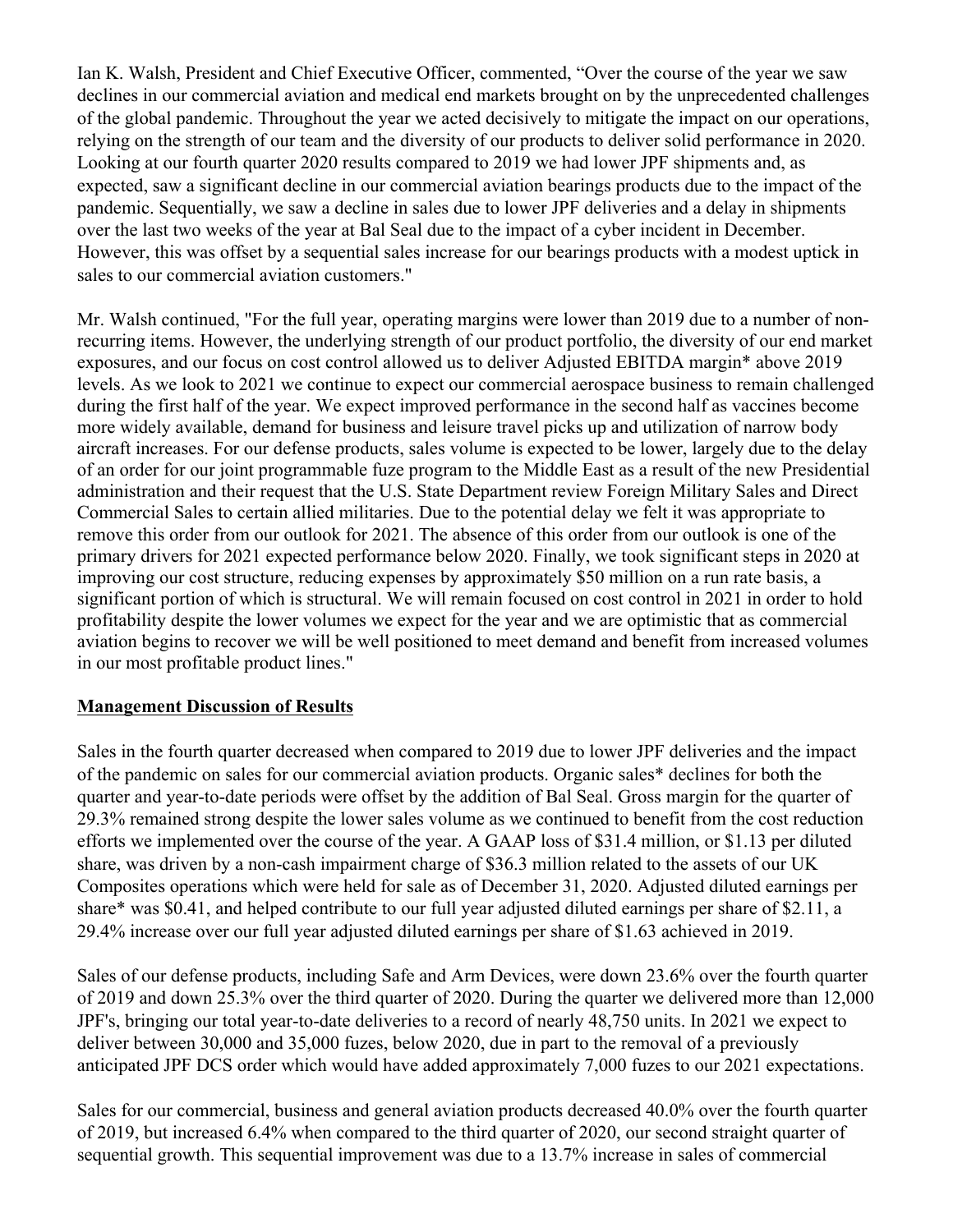aviation products to Boeing and Airbus and a 3.7% increase in business and general aviation products, which includes the sale of one K-MAX® aircraft in the fourth quarter. Exiting 2020 we note that first half performance was relatively strong compared to the back half of year. Moving into 2021 we expect lower performance in the first half, specifically related to our commercial aviation products, and improved performance in the second half of the year. The cadence of earnings in the year is due to an expected increase in air traffic and commercial and business travel in the second half of the year as the impact from the pandemic begins to ease.

Sales for our medical products decreased 4.2% from the third quarter as shipments out of Bal Seal were disrupted by the cyber incident we experienced in December of 2020. We worked quickly to assess and control the situation, restoring Bal Seal to normal operations by mid-January without the need to pay ransom. While we incurred costs related to this incident, they were not overly material and should be largely covered by insurance. Looking to 2021, we expect to see a significant increase in sales for these products partially offsetting lower defense volumes. Finally, our industrial markets were up modestly in the fourth quarter when compared to the third quarter of 2020, and we anticipate this trend will continue into 2021.

Chief Financial Officer, Robert D. Starr, commented, "During the fourth quarter we had strong cash flow performance generating Operating Cash Flows from Continuing Operations of \$68.8 million, leading to Adjusted Free Cash Flow from Continuing Operations\*of \$65.3 million for the period. For the full year we delivered operating cash flows from continuing operations of \$16.5 million, or Free Cash Flow usage from Continuing Operations\* for the year of \$1.3 million. Cash flow performance for 2020 was impacted by a delay in the collection of a significant JPF DCS receivable."

Mr. Starr further commented, "The diluted loss per share from continuing operations for the quarter of \$1.13 was impacted by a number of non-recurring items, including an impairment loss associated with the assets of our UK Composites operations which were held for sale at year end. When adjusted we delivered \$0.41\* of diluted earnings per share from continuing operations for the quarter compared to \$0.70 in the third quarter of 2020 and \$0.80 in the fourth quarter of 2019. Subsequent to year end we successfully closed on a transaction to sell our UK Composites operations. This transaction will not qualify for discontinued operations reporting in 2021. In order to provide a more direct comparison to our 2021 performance we will disclose the 2020 results of this business throughout the course of the year. Sales for this business were \$21.5 million in 2020, with an operating loss of approximately \$6.9 million."

# **2021 Outlook**

| <i>(in millions)</i>                               | 2020 |        |              | 2021 Outlook   |          |                 |
|----------------------------------------------------|------|--------|--------------|----------------|----------|-----------------|
|                                                    |      | Actual |              | <b>Low End</b> |          | <b>High End</b> |
| <b>Sales</b>                                       |      |        |              |                |          |                 |
| Sales from continuing operations                   | \$   | 784.5  | S            | 725.0          | S        | 745.0           |
|                                                    |      |        |              |                |          |                 |
| <b>Adjusted EBITDA*</b>                            |      |        |              |                |          |                 |
| Earnings from continuing operations                | \$   | (70.4) | <sup>S</sup> | 43.5           | - \$     | 52.5            |
| Adjustments                                        |      | 173.3  |              | 41.5           |          | 44.0            |
| Adjusted EBITDA* from continuing operations        | \$   | 102.9  | \$.          | 85.0           | <b>S</b> | 96.5            |
| Adjusted EBITDA margin* from continuing operations |      | 13.1%  |              | 11.7%          |          |                 |
|                                                    |      |        |              |                |          | 13.0 $%$        |

**Adjusted Diluted Earnings Per Share\***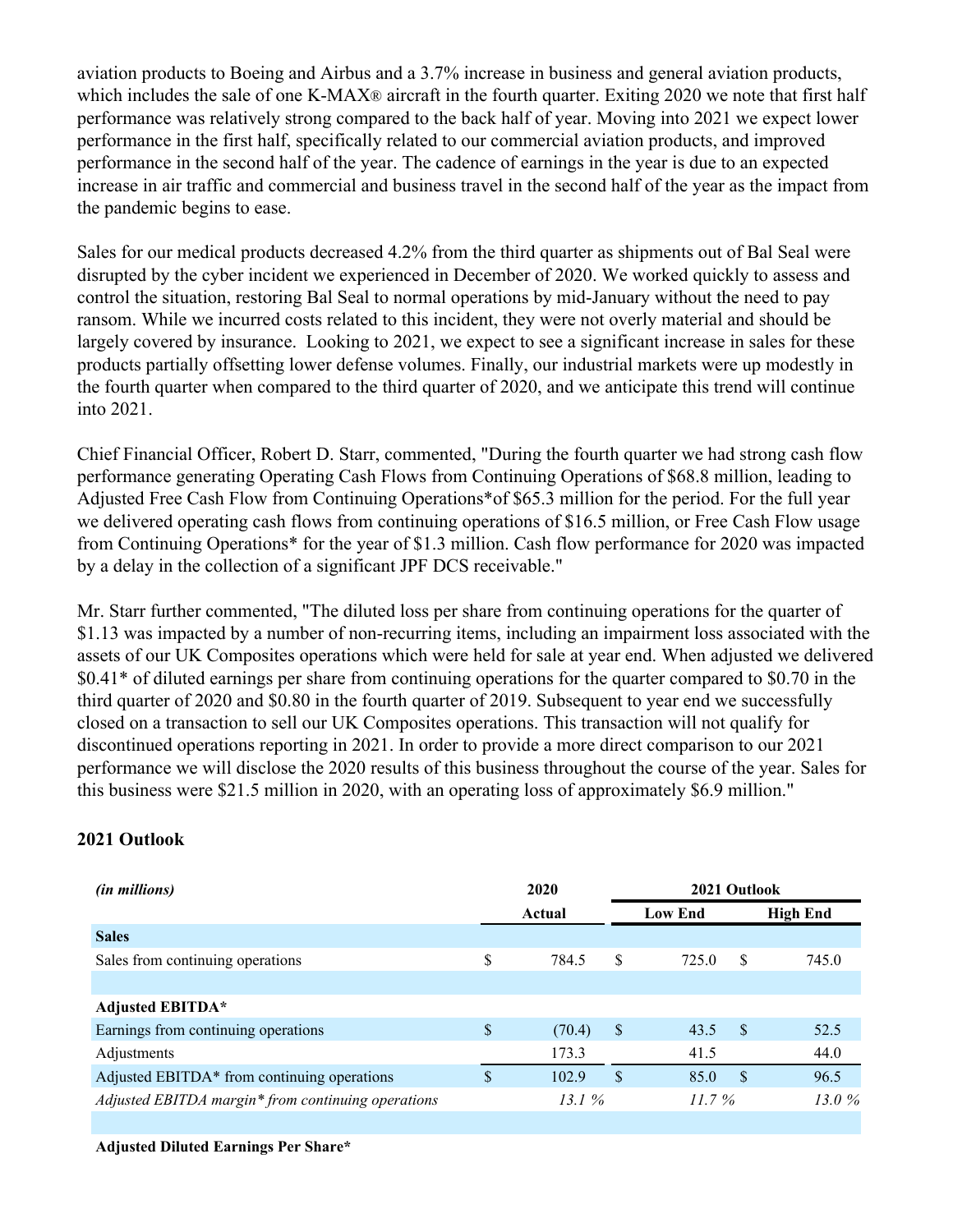| Diluted Earnings Per Share                                  | \$ | (2.54) | S.  | 1.55   | \$. | 1.87   |
|-------------------------------------------------------------|----|--------|-----|--------|-----|--------|
| Adjustments                                                 |    | 4.65   |     |        |     |        |
| Adjusted Diluted Earnings Per Share                         | \$ | 2.11   | \$  | 1.55   | \$. | 1.87   |
|                                                             |    |        |     |        |     |        |
| <b>Cash Flow</b>                                            |    |        |     |        |     |        |
| Operating cash flow from continuing operations              | \$ | 16.5   | \$. | 25.0   | -S  | 35.0   |
| <b>Bal Seal Acquisition Retention Payment</b>               |    |        |     | 25.1   |     | 25.1   |
| Cash used for the purchase of property, plant and equipment |    | (17.8) |     | (20.0) |     | (20.0) |
| Adjusted Free Cash Flow*                                    | S  | (1.3)  | \$  | 30.1   | \$. | 40.1   |
|                                                             |    |        |     |        |     |        |
| <b>Discretionary Pension Contribution</b>                   | \$ | 10.0   | S   | 10.0   | S   | 10.0   |

# **Additional Financial Information**

- Earnings for the year are back half weighted with approximately 30% expected in the first half and less than 10% expected in the first quarter
- Expected recovery in second half of the year as the impact of the pandemic on commercial aviation begins to ease
- Excludes JPF DCS order previously contemplated in 2021 due to uncertainty resulting from the change in Presidential administration
- Operating cash flow from continuing operations will include the \$25.1 million payment to Bal Seal employees which represents purchase price paid to the former Bal Seal owners accounted for as compensation under ASC 805
- Operating cash flow from continuing operations include a discretionary pension contribution of \$10 million
- Net periodic pension benefit of approximately \$26.3 million
- Interest expense of approximately \$16.4 million
- Estimated annualized tax rate of 24.0%

# **Please see the MD&A section of the Company's Form 10-K filed with the Securities and Exchange Commission concurrently with the issuance of this release for greater detail on our results and various company programs.**

**A conference call has been scheduled for tomorrow, February 26, 2021, at 8:30 AM ET.** Listeners may access the call live by telephone at (844) 473-0975 and from outside the U.S. at (562) 350-0826 using the Conference ID: 6195753; or, via the Internet at www.kaman.com. A replay will also be available two hours after the call and can be accessed at (855) 859-2056 or (404) 537-3406 using the Conference ID: 6195753. In its discussion, management may reference certain non-GAAP financial measures related to company performance. A reconciliation of that information to the most directly comparable GAAP measures is provided in this release. In addition, a supplemental presentation relating to the fourth quarter and full year 2020 results will be posted to the Company's website prior to the earnings call at http:// www.kaman.com/investors/presentations.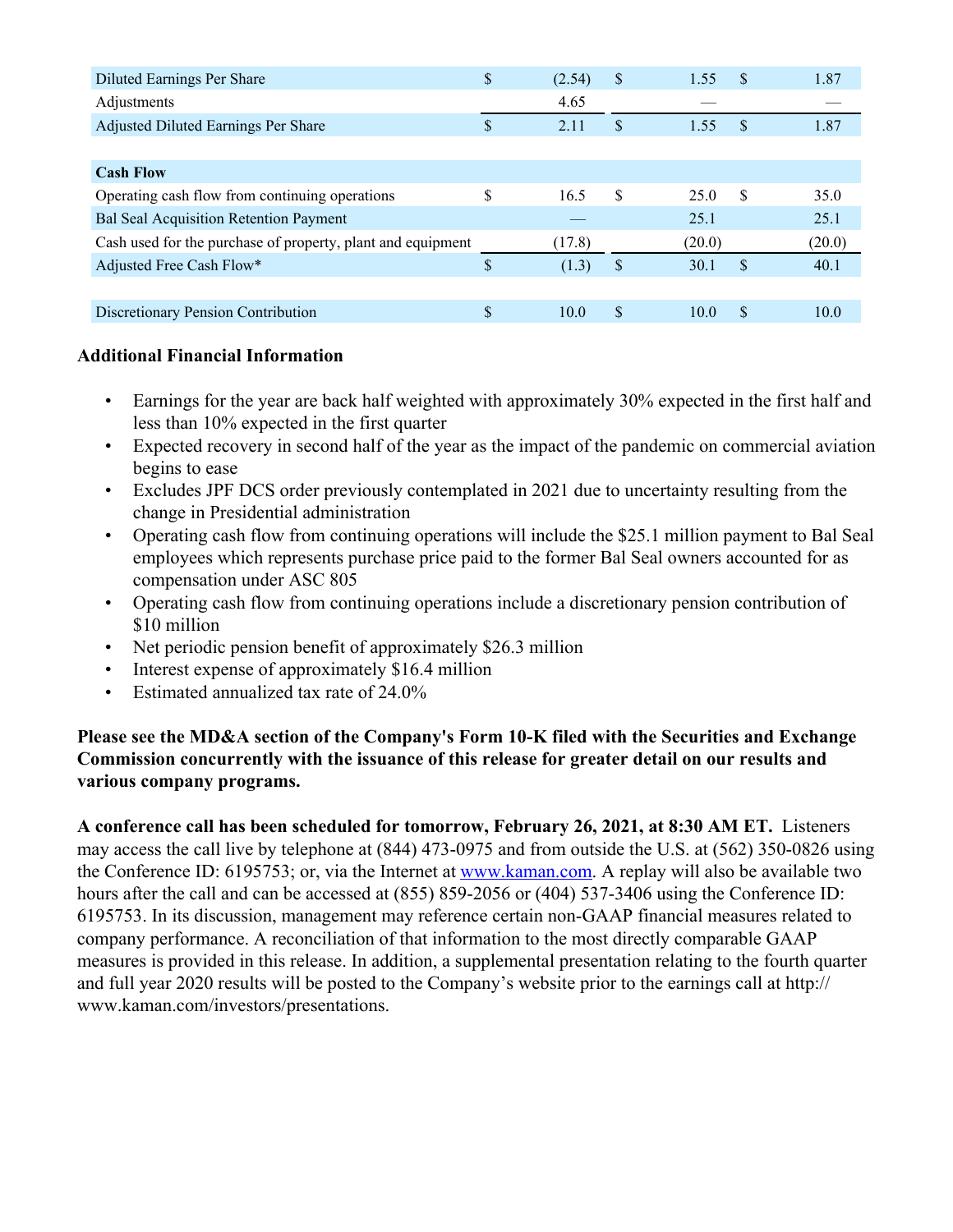## **About Kaman Corporation**

Kaman Corporation, founded in 1945 by aviation pioneer Charles H. Kaman, and headquartered in Bloomfield, Connecticut, conducts business in the aerospace & defense, industrial and medical markets. Kaman produces and markets proprietary aircraft bearings and components; super precision, miniature ball bearings; proprietary spring energized seals, springs and contacts; complex metallic and composite aerostructures for commercial, military and general aviation fixed and rotary wing aircraft; safe and arming solutions for missile and bomb systems for the U.S. and allied militaries; subcontract helicopter work; restoration, modification and support of our SH-2G Super Seasprite maritime helicopters; manufacture and support of our K-MAX® manned and unmanned medium-to-heavy lift helicopters. More information is available at www.kaman.com.

#### **Non-GAAP Measures Disclosure**

Management believes that the Non-GAAP financial measures (i.e. financial measures that are not computed in accordance with Generally Accepted Accounting Principles) identified by an asterisk (\*) used in this release or in other disclosures provide important perspectives into the Company's ongoing business performance. The Company does not intend for the information to be considered in isolation or as a substitute for the related GAAP measures. Other companies may define the measures differently. We define the Non-GAAP measures used in this release and other disclosures as follows:

**Organic Sales** - Organic Sales is defined as "Net Sales" less sales derived from acquisitions completed during the preceding twelve months. We believe that this measure provides management and investors with a more complete understanding of underlying operating results and trends of established, ongoing operations by excluding the effect of acquisitions, which can obscure underlying trends. We also believe that presenting Organic Sales enables a more direct comparison to other businesses and companies in similar industries. Management recognizes that the term "Organic Sales" may be interpreted differently by other companies and under different circumstances. No other adjustments were made during the three-month and twelve-month fiscal periods ended December 31, 2020 and December 31, 2019, respectively. The following table illustrates the calculation of Organic Sales using the GAAP measure, "Net Sales".

|                                      | <b>For the Three Months Ended</b> |    | <b>For the Twelve Months Ended</b> |  |                      |  |                      |
|--------------------------------------|-----------------------------------|----|------------------------------------|--|----------------------|--|----------------------|
|                                      | December 31,<br>2020              |    | December 31.<br>2019               |  | December 31,<br>2020 |  | December 31,<br>2019 |
| Net sales from continuing operations | 185,288                           | \$ | 237,792                            |  | 784,459              |  | 761,608              |
| Acquisition sales                    | 16.516                            |    |                                    |  | 76.965               |  |                      |
| Organic Sales                        | 168,772                           |    | 237,792                            |  | 707.494              |  | 761,608              |
| \$ Change                            | (69,020)                          |    | 16,933                             |  | (54, 114)            |  | 25,614               |
| $%$ Change                           | $(29.0)\%$                        |    | $7.7\%$                            |  | $(7.1)\%$            |  | $3.5\%$              |

#### **Table 2. Organic Sales from continuing operations (in thousands)**

**Adjusted Net Sales from continuing operations and Adjusted Operating Income from continuing operations** - Adjusted Net Sales from continuing operations is defined as net sales from continuing operations, less items not indicative of normal sales, such as revenue recorded related to the settlement of claims. Adjusted Operating Income from continuing operations is defined as operating income from continuing operations, less items that are not indicative of the operating performance of the Company for the period presented. These items are included in the reconciliation below. Management uses Adjusted Net Sales from continuing operations and Adjusted Operating Income from continuing operations to evaluate performance period over period, to analyze underlying trends and to assess our performance relative to our competitors. We believe that this information is useful for investors and financial institutions seeking to analyze and compare companies on the basis of operating performance. The following table illustrates the calculation of Adjusted Operating Income from continuing operations to the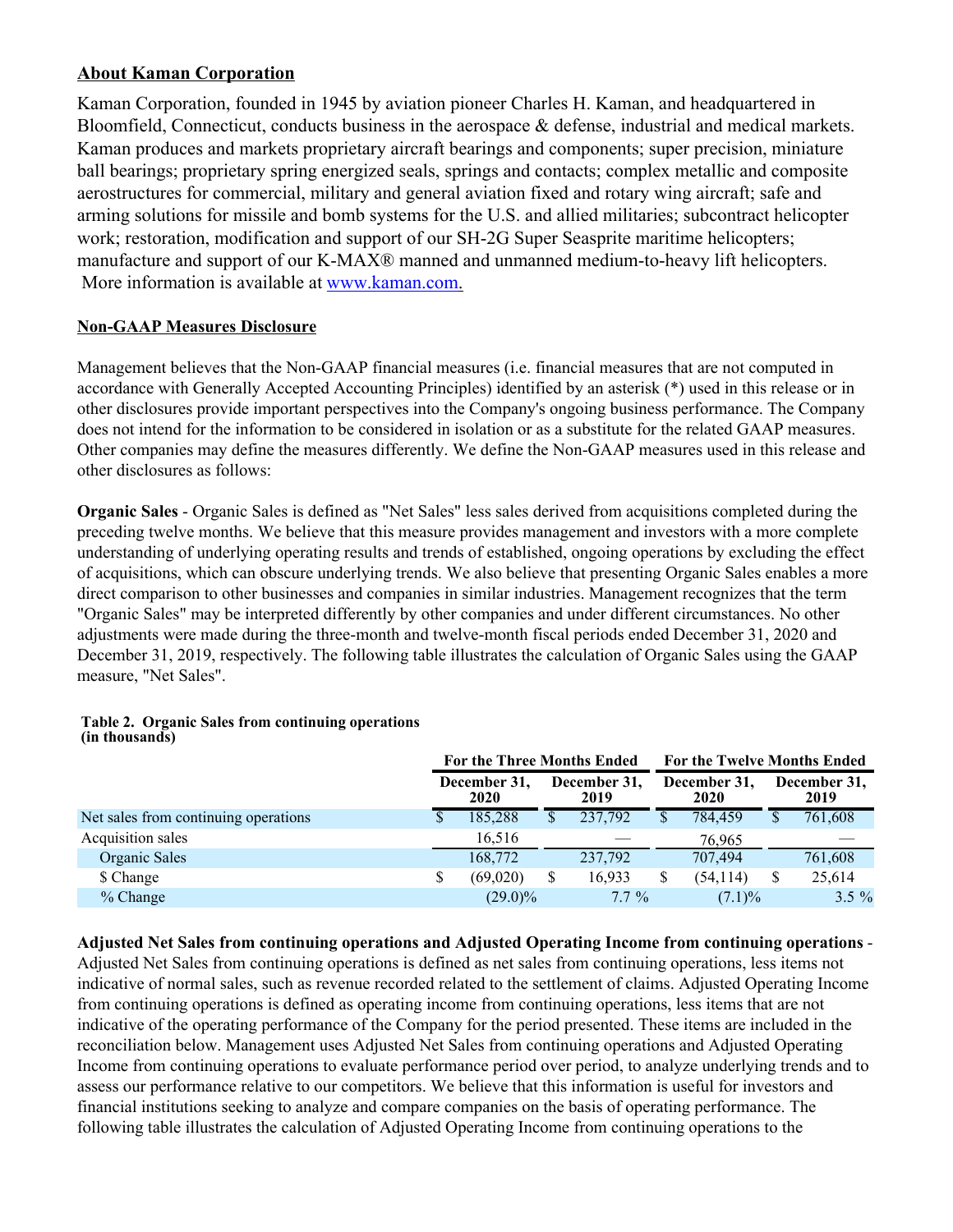Consolidated Financial Statements included in the Company's Form 10-K filed with the Securities and Exchange Commission on February 25, 2021.

#### **Table 3. Adjusted Net Sales and Adjusted Operating Income from Continuing Operations**

**(In thousands) (unaudited)**

|                                                                   |               | <b>For the Three Months Ended</b> |                           |                      | For the Twelve Months Ended |            |                           |                      |  |  |
|-------------------------------------------------------------------|---------------|-----------------------------------|---------------------------|----------------------|-----------------------------|------------|---------------------------|----------------------|--|--|
|                                                                   |               | December 31,<br>2020              |                           | December 31,<br>2019 | December 31,<br>2020        |            |                           | December 31,<br>2019 |  |  |
| <b>CONSOLIDATED OPERATING INCOME:</b>                             |               |                                   |                           |                      |                             |            |                           |                      |  |  |
| Net Sales from continuing operations                              | \$            | 185,288                           | \$                        | 237,792              | \$                          | 784,459    | \$                        | 761,608              |  |  |
| GAAP - Operating (loss) income from continuing<br>operations      | $\$$          | (38, 192)                         | \$                        | 14,840               | $\mathbb{S}$                | (84,311)   | \$                        | 53,411               |  |  |
| % of GAAP net sales                                               |               | $(20.6)\%$                        |                           | 6.2%                 |                             | $(10.7)\%$ |                           | 7.0 $%$              |  |  |
|                                                                   |               |                                   |                           |                      |                             |            |                           |                      |  |  |
| Adjustments                                                       |               |                                   |                           |                      |                             |            |                           |                      |  |  |
| Non-cash, non tax goodwill impairment charge                      | $\mathbb{S}$  |                                   | \$                        |                      | \$                          | 50,307     | $\boldsymbol{\mathsf{S}}$ |                      |  |  |
| Impairment on assets held for sale                                |               | 36,285                            |                           |                      |                             | 36,285     |                           |                      |  |  |
| Restructuring and severance costs                                 |               | 539                               |                           | 1,005                |                             | 8,359      |                           | 1,558                |  |  |
| Costs associated with corporate development activities            |               | 207                               |                           | 7,097                |                             | 4,539      |                           | 10,090               |  |  |
| <b>Bal Seal acquisition costs</b>                                 |               | 45                                |                           |                      |                             | 8,506      |                           |                      |  |  |
| Cost of acquired Bal Seal retention plans                         |               | 5,704                             |                           |                      |                             | 22,814     |                           |                      |  |  |
| Inventory step-up associated with Bal Seal acquisition            |               |                                   |                           |                      |                             | 2,355      |                           |                      |  |  |
| Costs from transition services agreement                          |               | 983                               |                           | 3,519                |                             | 12,515     |                           | 4,673                |  |  |
| Senior leadership transition                                      |               |                                   |                           |                      |                             | 280        |                           |                      |  |  |
| Reversal of employee tax-related matters in foreign<br>operations |               |                                   |                           |                      |                             | (1, 859)   |                           |                      |  |  |
| Reversal of environmental accrual at GRW                          |               |                                   |                           |                      |                             | (264)      |                           |                      |  |  |
| (Gain) loss on sale of U.K. Tooling business                      |               |                                   |                           | 3,739                |                             | (493)      |                           | 3,739                |  |  |
| Total adjustments                                                 | $\mathcal{S}$ | 43,763                            | $\boldsymbol{\mathsf{S}}$ | 15,360               | $\boldsymbol{\mathsf{S}}$   | 143,344    | $\mathcal{S}$             | 20,060               |  |  |
| <b>Adjusted Operating Income</b>                                  | $\$$          | 5,571                             | $\boldsymbol{\mathsf{S}}$ | 30,200               | $\mathbb{S}$                | 59,033     | $\$$                      | 73,471               |  |  |
| % of GAAP net sales                                               |               | 3.0%                              |                           | 12.7 %               |                             | 7.5 %      |                           | 9.6%                 |  |  |

**Adjusted EBITDA from continuing operations** - Adjusted EBITDA from continuing operations is defined as earnings from continuing operations before interest, taxes, other expense (income), net, depreciation and amortization and certain items that are not indicative of the operating performance of the Company's for the period presented. Adjusted EBITDA from continuing operations differs from earnings from continuing operations, as calculated in accordance with GAAP, in that it excludes interest expense, net, income tax expense, depreciation and amortization, other expense (income), net, non-service pension and post retirement benefit expense (income), and certain items that are not indicative of the operating performance of the Company for the period presented. We have made numerous investments in our business, such as acquisitions and capital expenditures, including facility improvements, new machinery and equipment, improvements to our information technology infrastructure and ERP systems, which we have adjusted for in Adjusted EBITDA from continuing operations. Adjusted EBITDA from continuing operations also does not give effect to cash used for debt service requirements and thus does not reflect funds available for distributions, reinvestments or other discretionary uses. Management believes Adjusted EBITDA from continuing operations provides an additional perspective on the operating results of the organization and its earnings capacity and helps improve the comparability of our results between periods because it provides a view of our operations that excludes items that management believes are not reflective of operating performance, such as items traditionally removed from net earnings in the calculation of EBITDA as well as Other expense (income), net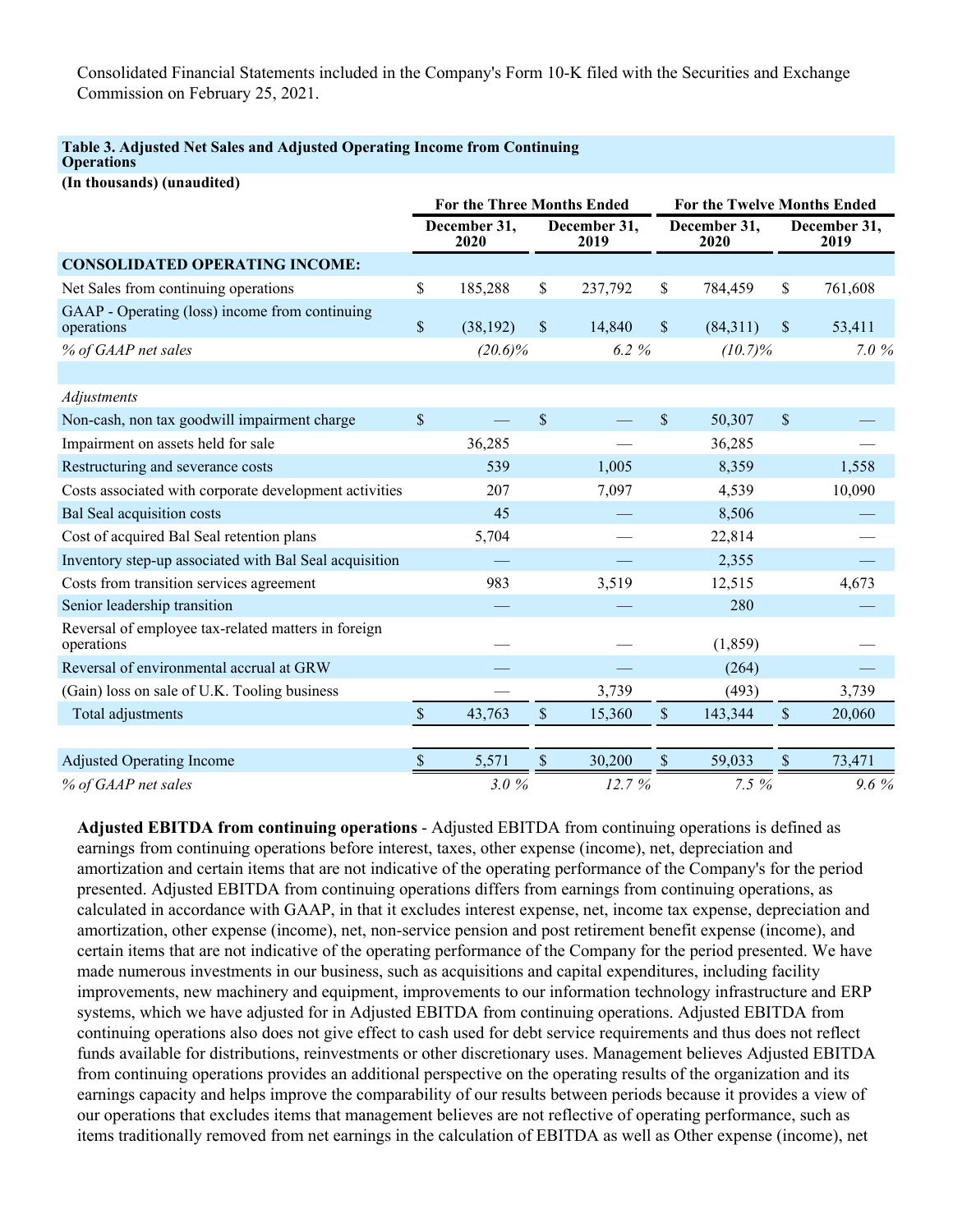and certain items that are not indicative of the operating performance of the Company for the period presented. Adjusted EBITDA from continuing operations is not presented as an alternative measure of operating performance, as determined in accordance with GAAP. No other adjustments were made during the three-month and twelvemonth fiscal periods ended December 31, 2020 and December 31, 2019. The following table illustrates the calculation of Adjusted EBITDA from continuing operations using GAAP measures:

# **Adjusted EBITDA from continuing operations (in**

| thousands)                                                        |               |                                   |               |                      |                      |                             |                      |
|-------------------------------------------------------------------|---------------|-----------------------------------|---------------|----------------------|----------------------|-----------------------------|----------------------|
|                                                                   |               | <b>For the Three Months Ended</b> |               |                      |                      | For the Twelve Months Ended |                      |
|                                                                   |               | December 31,<br>2020              |               | December 31,<br>2019 | December 31,<br>2020 |                             | December 31,<br>2019 |
| <b>Adjusted EBITDA from continuing operations</b>                 |               |                                   |               |                      |                      |                             |                      |
| <b>Consolidated Results</b>                                       |               |                                   |               |                      |                      |                             |                      |
| Sales from continuing operations                                  | $\mathsf{\$}$ | 185,288                           | \$            | 237,792              | \$<br>784,459        | \$                          | 761,608              |
| Earnings from continuing operations, net of tax                   | \$            | (31, 420)                         | $\mathsf{\$}$ | 34,105               | \$<br>(70, 434)      | \$                          | 56,446               |
| Interest expense, net                                             |               | 4,888                             |               | 2,607                | 19,270               |                             | 17,202               |
| Income tax (benefit) expense                                      |               | (6,708)                           |               | (19, 103)            | (7, 730)             |                             | (15, 859)            |
| Non-service pension and post retirement benefit<br>income, net    |               | (4,062)                           |               | (98)                 | (16,250)             |                             | (396)                |
| Other expense (income), net                                       |               | (304)                             |               | 58                   | (728)                |                             | (309)                |
| Depreciation and amortization                                     |               | 11,695                            |               | 6,546                | 43,899               |                             | 25,854               |
| Other Adjustments:                                                |               |                                   |               |                      |                      |                             |                      |
| Non-cash, non tax goodwill impairment charge                      | $\mathbb{S}$  |                                   | $\mathsf{\$}$ |                      | \$<br>50,307         | \$                          |                      |
| Impairment on assets held for sale                                |               | 36,285                            |               |                      | 36,285               |                             |                      |
| Restructuring and severance costs                                 |               | 539                               |               | 1,005                | 8,359                |                             | 1,558                |
| Cost associated with corporate development<br>activities          |               | 207                               |               | 7,097                | 4,539                |                             | 10,090               |
| Bal Seal acquisition costs                                        |               | 45                                |               |                      | 8,506                |                             |                      |
| Cost of acquired Bal Seal retention plans                         |               | 5,704                             |               |                      | 22,814               |                             |                      |
| Inventory step-up associated with Bal Seal<br>acquisition         |               |                                   |               |                      | 2,355                |                             |                      |
| Costs from transition services agreement                          |               | 983                               |               | 3,519                | 12,515               |                             | 4,673                |
| Income from transition services agreement                         |               | (586)                             |               | (2,729)              | (8, 439)             |                             | (3,673)              |
| Senior leadership transition                                      |               |                                   |               |                      | 280                  |                             |                      |
| Reversal of employee-tax related matters in foreign<br>operations |               |                                   |               |                      | (1, 859)             |                             |                      |
| Reversal of environmental accrual at GRW                          |               |                                   |               |                      | (264)                |                             |                      |
| (Gain) loss on sale of U.K. Tooling business                      |               |                                   |               | 3,739                | (493)                |                             | 3,739                |
| Adjustments                                                       | \$            | 48,686                            | $\$$          | 2,641                | \$<br>173,366        | \$                          | 42,879               |
| Adjusted EBITDA from continuing operations                        | $\mathsf{\$}$ | 17,266                            | $\mathsf{\$}$ | 36,746               | \$<br>102,932        | \$                          | 99,325               |
| Adjusted EBITDA margin                                            |               | 9.3 %                             |               | 15.5%                | 13.1%                |                             | 13.0%                |
|                                                                   |               |                                   |               |                      |                      |                             |                      |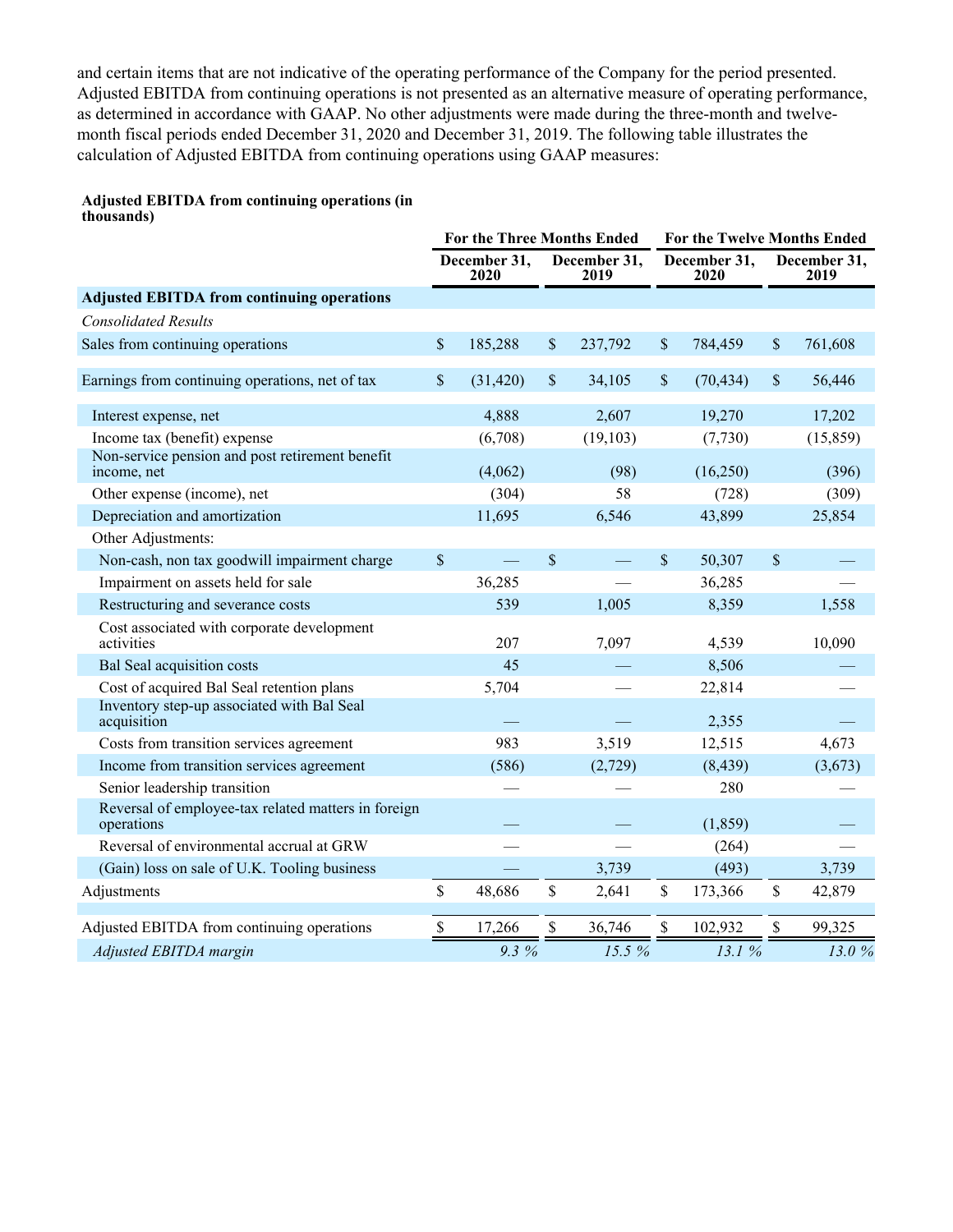#### **Outlook - Adjusted EBITDA from continuing operations (in millions)**

|                                                   |               | 2021 Outlook |              |             |  |  |
|---------------------------------------------------|---------------|--------------|--------------|-------------|--|--|
|                                                   |               | Low          |              | <b>High</b> |  |  |
| <b>Adjusted EBITDA from continuing operations</b> |               |              |              |             |  |  |
| 2021 Outlook                                      |               |              |              |             |  |  |
| Sales from continuing operations                  | $\mathcal{S}$ | 725.0        | $\mathbb{S}$ | 745.0       |  |  |
|                                                   |               |              |              |             |  |  |
| Earnings from continuing operations, net of tax   | $\mathbb{S}$  | 43.5         | $\mathbb{S}$ | 52.5        |  |  |
|                                                   |               |              |              |             |  |  |
| Interest expense, net                             |               | 16.4         |              | 16.4        |  |  |
| Income tax (benefit) expense                      |               | 14.0         |              | 16.5        |  |  |
| Net Periodic Pension Benefit                      |               | (26.3)       |              | (26.3)      |  |  |
| Other expense (income), net                       |               | (1.3)        |              | (1.3)       |  |  |
| Depreciation and amortization                     |               | 38.7         |              | 38.7        |  |  |
| <b>Total Adjustments</b>                          | \$            | 41.5         | \$           | 44.0        |  |  |
|                                                   |               |              |              |             |  |  |
| Adjusted EBITDA from continuing operations        | \$            | 85.0         | \$           | 96.5        |  |  |
| Adjusted EBITDA margin                            |               | $11.7\%$     |              | 13.0 $%$    |  |  |

**Adjusted Earnings from Continuing Operations and Adjusted Diluted Earnings Per Share from Continuing Operations** - Adjusted Earnings from Continuing Operations and Adjusted Diluted Earnings per Share from Continuing Operations are defined as GAAP "Earnings from Continuing Operations" and "Diluted earnings per share from continuing operations", less items that are not indicative of the operating performance of the business for the periods presented. These items are included in the reconciliation below. Management uses Adjusted Earnings from Continuing Operations and Adjusted Diluted Earnings per Share from Continuing Operations to evaluate performance period over period, to analyze the underlying trends in our business and to assess its performance relative to its competitors. We believe that this information is useful for investors and financial institutions seeking to analyze and compare companies on the basis of operating performance.

The following table illustrates the calculation of Adjusted Earnings from Continuing Operations and Adjusted Diluted Earnings per Share from Continuing Operations using "Earnings from Continuing Operations" and "Diluted earnings per share from continuing operations" from the "Consolidated Statements of Operations" included in the Company's Form 10-K filed with the Securities and Exchange Commission on February 25, 2021.

#### **Adjusted Earnings from continuing operations and Adjusted Diluted Earnings per Share from continuing operations (In thousands except per share amounts) (unaudited)**

|                                                        |                      | <b>For the Three Months Ended</b> | <b>For the Twelve Months Ended</b> |                      |  |  |  |
|--------------------------------------------------------|----------------------|-----------------------------------|------------------------------------|----------------------|--|--|--|
|                                                        | December 31.<br>2020 | December 31.<br>2019              | December 31,<br>2020               | December 31,<br>2019 |  |  |  |
| Adjustments to Earnings from Continuing Operations     |                      |                                   |                                    |                      |  |  |  |
| Non-cash, non tax goodwill impairment charge           | \$<br>$\frac{1}{2}$  | - \$                              | 50,307<br>S                        | -S                   |  |  |  |
| Impairment on assets held for sale                     | 36,285               |                                   | 36,285                             |                      |  |  |  |
| Restructuring and severance costs                      | 539                  | 1,005                             | 8,359                              | 1,558                |  |  |  |
| Costs associated with corporate development activities | 207                  | 7,097                             | 4,539                              | 10,090               |  |  |  |
| Bal Seal acquisition costs                             | 45                   |                                   | 8,506                              |                      |  |  |  |
| Cost of acquired Bal Seal retention plans              | 5,704                |                                   | 22,814                             |                      |  |  |  |
| Inventory step-up associated with Bal Seal acquisition |                      |                                   | 2,355                              |                      |  |  |  |
| Costs from transition services agreement               | 983                  | 3,519                             | 12,515                             | 4,673                |  |  |  |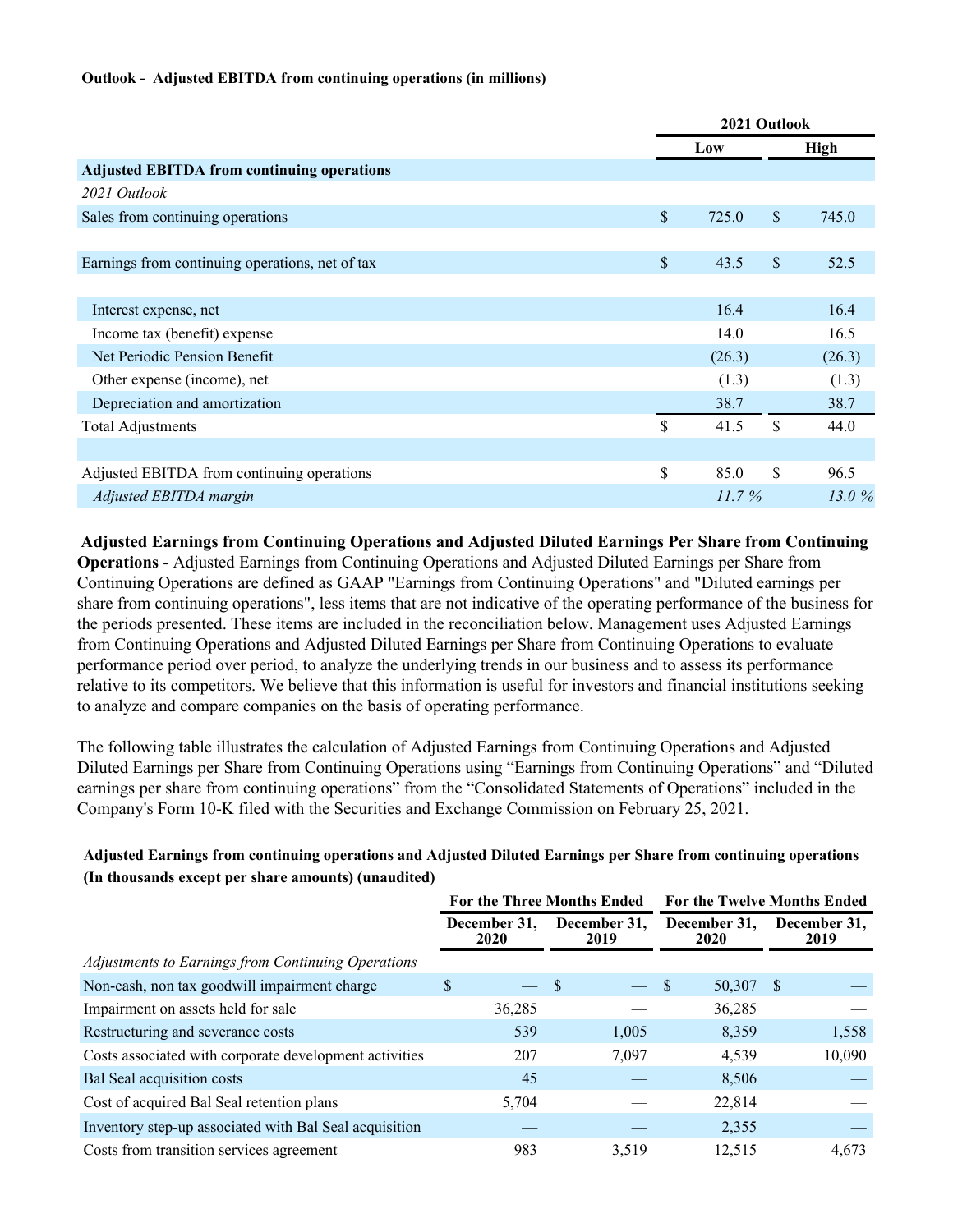### **Adjusted Earnings from continuing operations and Adjusted Diluted Earnings per Share from continuing operations (In thousands except per share amounts) (unaudited)**

|                                                                                   |                         | <b>For the Three Months Ended</b> | For the Twelve Months Ended |                          |  |  |
|-----------------------------------------------------------------------------------|-------------------------|-----------------------------------|-----------------------------|--------------------------|--|--|
|                                                                                   | December 31,<br>2020    | December 31,<br>2019              | December 31,<br>2020        | December 31,<br>2019     |  |  |
| Income from transition services agreement                                         | (586)                   | (2,729)                           | (8, 439)                    | (3,673)                  |  |  |
| Senior leadership transition                                                      |                         |                                   | 280                         |                          |  |  |
| Reversal of employee tax-related matters in foreign<br>operations                 |                         |                                   | (1, 859)                    |                          |  |  |
| Reversal of environmental accrual at GRW                                          |                         |                                   | (264)                       |                          |  |  |
| (Gain) loss on sale of U.K. Tooling business                                      |                         | 3,739                             | (493)                       | 3,739                    |  |  |
| Tax benefit from change in state tax laws                                         |                         |                                   |                             | (2,137)                  |  |  |
| Tax benefit of foreign derived income included in<br>discontinued operations      |                         | 3,360                             |                             | 3,360                    |  |  |
| Tax benefit from change in U.K. entity tax<br>classification                      |                         | (25,710)                          |                             | (25,710)                 |  |  |
| Adjustments, pre tax                                                              | $\mathcal{S}$<br>43,177 | $\mathcal{S}$<br>$(9,719)$ \$     | 134,905                     | $\mathsf{\$}$<br>(8,100) |  |  |
|                                                                                   |                         |                                   |                             |                          |  |  |
| Tax Effect of Adjustments to Earnings from Continuing<br><i><b>Operations</b></i> |                         |                                   |                             |                          |  |  |
| Non-cash, non tax goodwill impairment charge                                      | \$                      | \$                                | \$                          | \$                       |  |  |
| Impairment on assets held for sale                                                |                         |                                   |                             |                          |  |  |
| Restructuring and severance costs                                                 | 123                     | 212                               | 1,911                       | 328                      |  |  |
| Costs associated with corporate development activities                            | 47                      | 1,496                             | 1,038                       | 2,124                    |  |  |
| Bal Seal acquisition costs                                                        | 10                      |                                   | 1,904                       |                          |  |  |
| Cost of acquired Bal Seal retention plans                                         |                         |                                   |                             |                          |  |  |
| Inventory step-up associated with Bal Seal acquisition                            |                         |                                   | 527                         |                          |  |  |
| Costs from transition services agreement                                          | 225                     | 742                               | 2,861                       | 984                      |  |  |
| Income from transition services agreement                                         | (134)                   | (575)                             | (1,929)                     | (773)                    |  |  |
| Senior leadership transition                                                      |                         |                                   | 64                          |                          |  |  |
| Reversal of employee tax-related matters in foreign<br>operations                 |                         |                                   | (167)                       |                          |  |  |
| Reversal of environmental accrual at GRW                                          |                         |                                   | (77)                        |                          |  |  |
| (Gain) loss on sale of U.K. Tooling business                                      |                         |                                   | (123)                       |                          |  |  |
| Tax benefit from change in state tax laws                                         |                         |                                   |                             |                          |  |  |
| Tax benefit of foreign derived income included in<br>discontinued operations      |                         |                                   |                             |                          |  |  |
| Tax benefit from change in U.K. entity tax<br>classification                      |                         |                                   |                             |                          |  |  |
| Tax effect of Adjustments                                                         | \$<br>271               | $\mathsf{\$}$<br>1,875            | \$<br>6,009                 | \$<br>2,663              |  |  |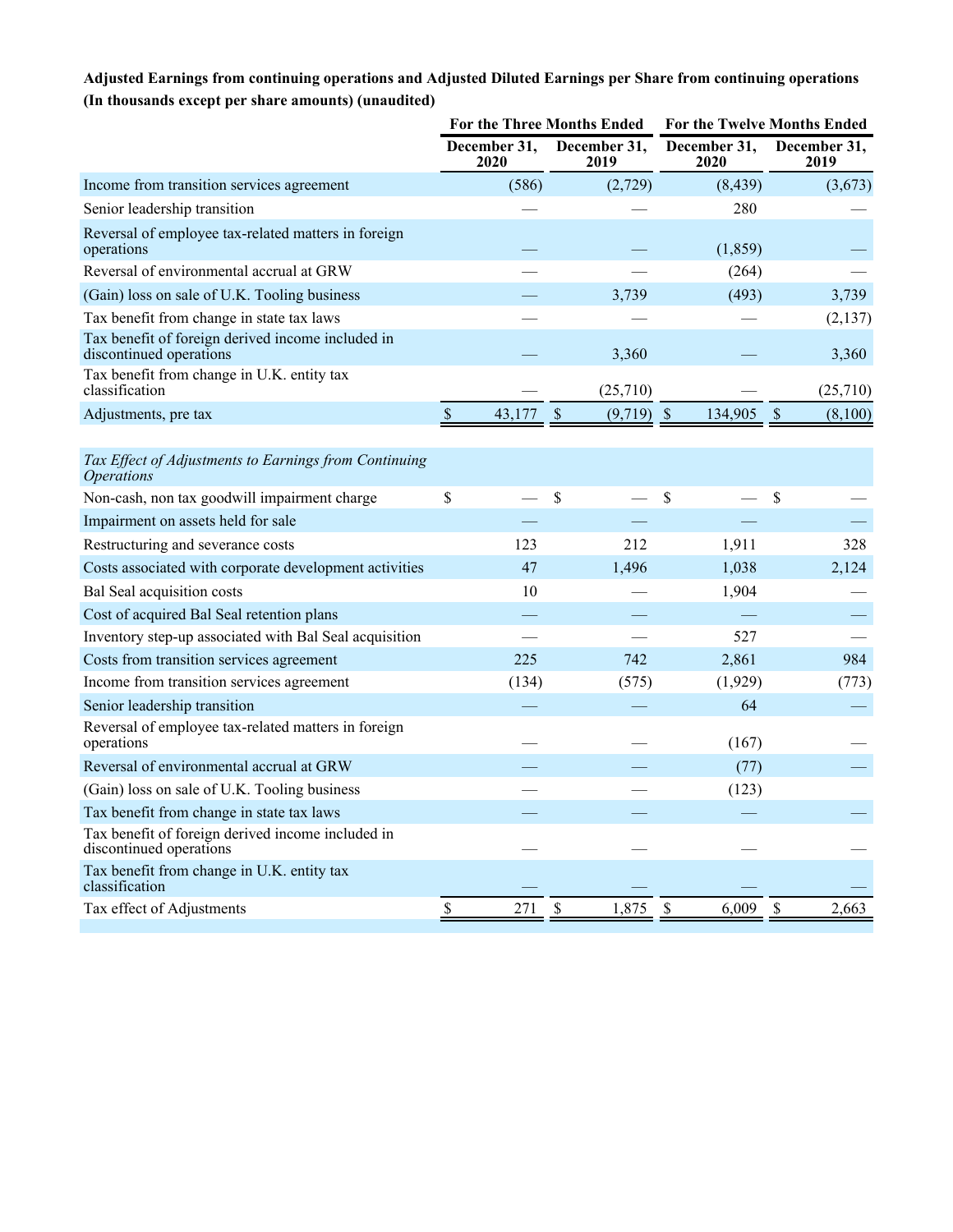### **Adjusted Earnings from continuing operations and Adjusted Diluted Earnings per Share from continuing operations (In thousands except per share amounts) (unaudited)**

|                                                                                  | For the Three Months Ended |                      |                           |                      | For the Twelve Months Ended |                      |               |                      |
|----------------------------------------------------------------------------------|----------------------------|----------------------|---------------------------|----------------------|-----------------------------|----------------------|---------------|----------------------|
|                                                                                  |                            | December 31,<br>2020 |                           | December 31,<br>2019 |                             | December 31,<br>2020 |               | December 31,<br>2019 |
| Adjustments to Earnings from Continuing Operations,<br>net of tax                |                            |                      |                           |                      |                             |                      |               |                      |
| GAAP Earnings from continuing operations, as<br>reported                         | \$                         | $(31, 420)$ \$       |                           | 34,105               | S                           | (70, 434)            | -S            | 56,446               |
| Non-cash, non tax goodwill impairment charge                                     |                            |                      |                           |                      |                             | 50,307               |               |                      |
| Impairment on assets held for sale                                               |                            | 36,285               |                           |                      |                             | 36,285               |               |                      |
| Restructuring and severance costs                                                |                            | 416                  |                           | 793                  |                             | 6,448                |               | 1,230                |
| Costs associated with corporate development activities                           |                            | 160                  |                           | 5,601                |                             | 3,501                |               | 7,966                |
| Bal Seal acquisition costs                                                       |                            | 35                   |                           |                      |                             | 6,602                |               |                      |
| Cost of acquired Bal Seal retention plans                                        |                            | 5,704                |                           |                      |                             | 22,814               |               |                      |
| Inventory step-up associated with Bal Seal acquisition                           |                            |                      |                           |                      |                             | 1,828                |               |                      |
| Costs from transition services agreement                                         |                            | 758                  |                           | 2,777                |                             | 9,654                |               | 3,689                |
| Income from transition services agreement                                        |                            | (452)                |                           | (2,154)              |                             | (6,510)              |               | (2,900)              |
| Senior leadership transition                                                     |                            |                      |                           |                      |                             | 216                  |               |                      |
| Reversal of employee tax-related matters in foreign<br>operations                |                            |                      |                           |                      |                             | (1,692)              |               |                      |
| Reversal of environmental accrual at GRW                                         |                            |                      |                           |                      |                             | (187)                |               |                      |
| (Gain) loss on sale of U.K. Tooling business                                     |                            |                      |                           | 3,739                |                             | (370)                |               | 3,739                |
| Tax benefit from change in state tax laws                                        |                            |                      |                           |                      |                             |                      |               | (2,137)              |
| Tax benefit of foreign derived income included in<br>discontinued operations     |                            |                      |                           | 3,360                |                             |                      |               | 3,360                |
| Tax benefit from change in U.K. entity tax<br>classification                     |                            |                      |                           | (25,710)             |                             |                      |               | (25,710)             |
| Adjusted Earnings from continuing operations                                     | $\mathcal{S}$              | 11,486               | $\boldsymbol{\mathsf{S}}$ | 22,511               | $\boldsymbol{\mathsf{S}}$   | 58,462               | $\mathcal{S}$ | 45,683               |
|                                                                                  |                            |                      |                           |                      |                             |                      |               |                      |
| Calculation of Adjusted Diluted Earnings per Share<br>from Continuing Operations |                            |                      |                           |                      |                             |                      |               |                      |
| GAAP diluted earnings per share from continuing<br>operations                    | \$                         | $(1.13)$ \$          |                           | 1.22                 | \$                          | $(2.54)$ \$          |               | 2.01                 |
| Non-cash, non tax goodwill impairment charge                                     |                            |                      |                           |                      |                             | 1.82                 |               |                      |
| Impairment on assets held for sale                                               |                            | 1.31                 |                           |                      |                             | 1.31                 |               |                      |
| Restructuring and severance costs                                                |                            | 0.01                 |                           | 0.03                 |                             | 0.23                 |               | 0.04                 |
| Costs associated with corporate development activities                           |                            | 0.01                 |                           | 0.20                 |                             | 0.13                 |               | 0.29                 |
| <b>Bal Seal acquisition costs</b>                                                |                            |                      |                           |                      |                             | 0.24                 |               |                      |
| Cost of acquired Bal Seal retention plans                                        |                            | 0.21                 |                           |                      |                             | 0.82                 |               |                      |
| Inventory step-up associated with Bal Seal acquisition                           |                            |                      |                           |                      |                             | 0.06                 |               |                      |
| Costs from transition services agreement                                         |                            | 0.02                 |                           | 0.10                 |                             | 0.34                 |               | 0.13                 |
| Income from transition services agreement                                        |                            | (0.02)               |                           | (0.08)               |                             | (0.23)               |               | (0.10)               |
| Senior leadership transition                                                     |                            |                      |                           |                      |                             | 0.01                 |               |                      |
| Reversal of employee tax-related matters in foreign<br>operations                |                            |                      |                           |                      |                             | (0.06)               |               |                      |
| Reversal of environmental accrual at GRW                                         |                            |                      |                           |                      |                             | (0.01)               |               |                      |
| (Gain) loss on sale of U.K. Tooling business                                     |                            |                      |                           | 0.13                 |                             | (0.01)               |               | 0.13                 |
| Tax benefit from change in state tax laws                                        |                            |                      |                           |                      |                             |                      |               | (0.07)               |
| Tax benefit of foreign derived income included in<br>discontinued operations     |                            |                      |                           | 0.12                 |                             |                      |               | 0.12                 |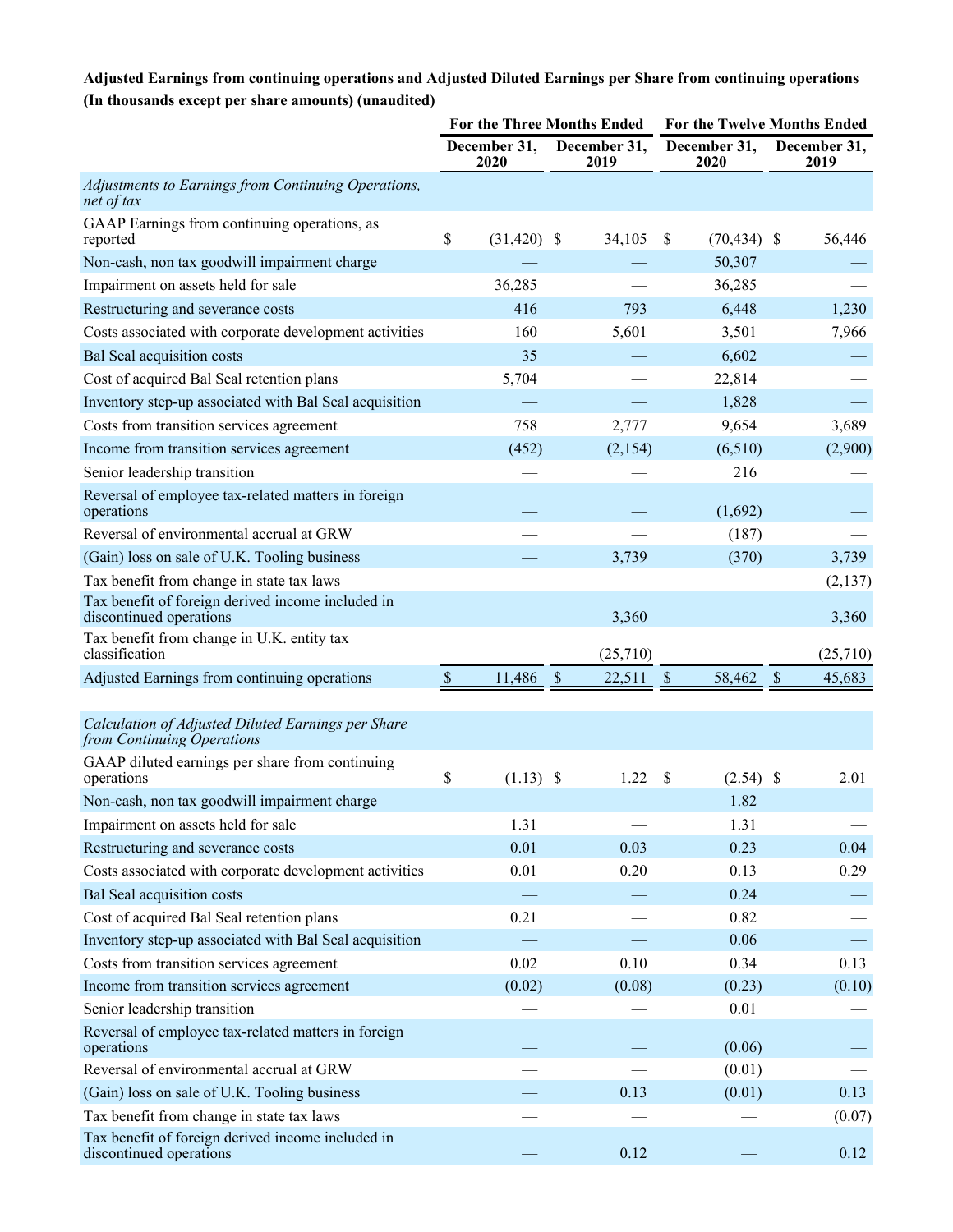#### **Adjusted Earnings from continuing operations and Adjusted Diluted Earnings per Share from continuing operations (In thousands except per share amounts) (unaudited)**

|                                                                         | <b>For the Three Months Ended</b> |        |              |                      | <b>For the Twelve Months Ended</b> |        |                      |        |  |
|-------------------------------------------------------------------------|-----------------------------------|--------|--------------|----------------------|------------------------------------|--------|----------------------|--------|--|
|                                                                         | December 31,<br>2020<br>2019      |        | December 31, | December 31,<br>2020 |                                    |        | December 31,<br>2019 |        |  |
| Tax benefit from change in U.K. entity tax<br>classification            |                                   |        |              | (0.92)               |                                    |        |                      | (0.92) |  |
| Adjustments to diluted earnings per share from<br>continuing operations |                                   | 1.54   |              | $(0.42)$ \$          |                                    | 4.65   |                      | (0.38) |  |
| Adjusted Diluted Earnings per Share from continuing<br>operations       |                                   | 0.41   |              | 0.80                 |                                    | 2.11   |                      | 1.63   |  |
| Diluted weighted average shares outstanding                             |                                   | 27.735 |              | 28,056               |                                    | 27.723 |                      | 28,092 |  |

**Adjusted Free Cash Flow from continuing operations** - Adjusted Free Cash Flow from continuing operations is defined as GAAP "Net cash provided by (used in) operating activities from continuing operations" in a period less "Expenditures for property, plant & equipment" in the same period and any adjustments that are representative of the Company's cash generation or usage in the period. For 2021 we will adjusted free cash flow to remove the cash payment made to Bal Seal employees under the retention plan established by the former owners of Bal Seal. Management believes Free Cash Flow from continuing operations and Adjusted Free Cash Flow provides an important perspective on our ability to generate cash from our business operations and, as such, that it is an important financial measure for use in evaluating the Company's financial performance. Free Cash Flow from continuing operations and Adjusted Free Cash Flow should not be viewed as representing the residual cash flow available for discretionary expenditures such as dividends to shareholders or acquisitions, as it may exclude certain mandatory expenditures such as repayment of maturing debt and other contractual obligations. Management uses Free Cash Flow from continuing operations and Adjusted Free Cash Flow internally to assess overall liquidity. The following table illustrates the calculation of Free Cash Flow from continuing operations using "Net cash provided by (used in) operating activities from continuing operations" and "Expenditures for property, plant & equipment", GAAP measures from the Condensed Consolidated Statements of Cash Flows included in this release.

#### **Adjusted Free Cash Flow from continuing operations (in thousands)**

|                                                                         |                      | For the Twelve<br><b>Months Ended</b> | <b>For the Nine</b><br><b>Months Ended</b> |                    |  | For the Three<br><b>Months Ended</b> |
|-------------------------------------------------------------------------|----------------------|---------------------------------------|--------------------------------------------|--------------------|--|--------------------------------------|
|                                                                         | December 31,<br>2020 |                                       |                                            | October 2,<br>2020 |  | December 31,<br>2020                 |
| Net cash provided by operating activities from continuing<br>operations |                      | 16.469                                |                                            | $(52,379)$ \$      |  | 68,848                               |
| Expenditures for property, plant $&$ equipment                          |                      | (17, 783)                             |                                            | (14,232)           |  | (3,551)                              |
| Adjusted Free Cash Flow from continuing operations                      |                      | (1,314)                               |                                            | (66, 611)          |  | 65,297                               |

**Debt to Capitalization Ratio** - Debt to Capitalization Ratio is calculated by dividing debt by capitalization. Debt is defined as GAAP "Current portion of long-term debt" plus "Long-term debt, excluding current portion". Capitalization is defined as Debt plus GAAP "Total shareholders' equity". Management believes that Debt to Capitalization Ratio is a measurement of financial leverage and provides an insight into the financial structure of the Company and its financial strength. The following table illustrates the calculation of Debt to Capitalization Ratio using GAAP measures from the Condensed Consolidated Balance Sheets included in this release.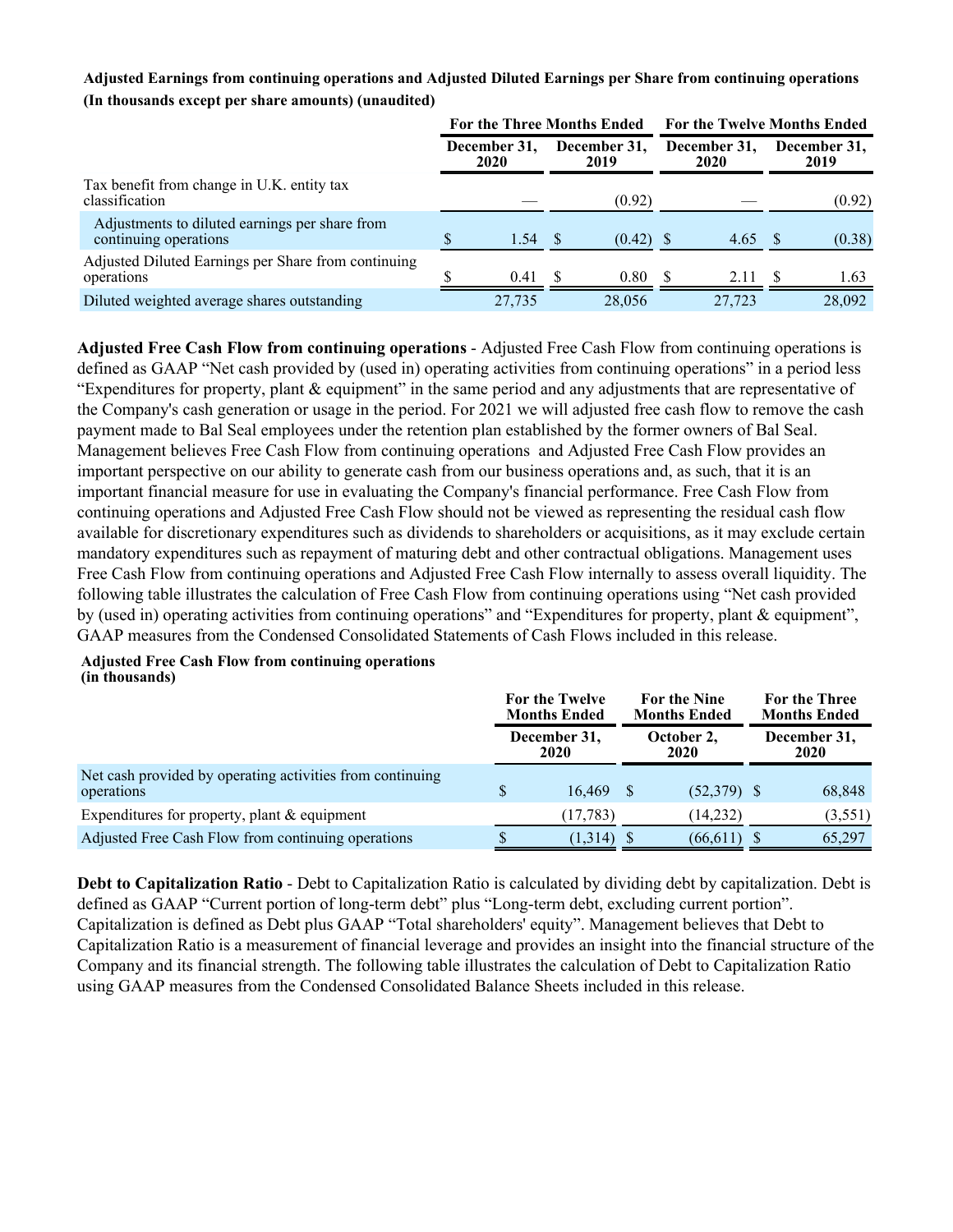#### **Debt to Capitalization Ratio (in thousands) (unaudited)**

|                                           | <b>December 31, 2020</b> |          | December 31, 2019 |           |
|-------------------------------------------|--------------------------|----------|-------------------|-----------|
| Current portion of long-term debt         |                          |          |                   |           |
| Long-term debt, excluding current portion |                          | 185.401  |                   | 181,622   |
| Debt                                      |                          | 185.401  |                   | 181,622   |
| Total shareholders' equity                |                          | 746.438  |                   | 823,202   |
| Capitalization                            |                          | 931.839  |                   | 1,004,824 |
| Debt to Capitalization Ratio              |                          | $19.9\%$ |                   | 18.1 %    |

#### **FORWARD-LOOKING STATEMENTS**

This release contains "forward-looking statements" within the meaning of the safe harbor provisions of the U.S. Private Securities Litigation Reform Act of 1995. Forward-looking statements also may be included in other publicly available documents issued by the Company and in oral statements made by our officers and representatives from time to time. These forward-looking statements are intended to provide management's current expectations or plans for our future operating and financial performance, based on assumptions currently believed to be valid. They can be identified by the use of words such as "anticipate," "intend," "plan," "goal," "seek," "believe," "project," "estimate," "expect," "strategy," "future," "likely," "may," "should," "would," "could," "will" and other words of similar meaning in connection with a discussion of future operating or financial performance. Examples of forward looking statements include, among others, statements relating to future sales, earnings, cash flows, results of operations, uses of cash and other measures of financial performance.

*Because forward-looking statements relate to the future, they are subject to inherent risks, uncertainties and other factors that may cause the Company's actual results and financial condition to differ materially from those expressed or implied in the forward-looking statements. Such risks, uncertainties and other factors include, among others: (i) risks related to Kaman's performance of its obligations under the transition services agreement entered into in connection with the sale of our former Distribution business and disruption of management time from ongoing business operations relating thereto; (ii) changes in domestic and foreign economic and competitive conditions in markets served by the Company, particularly the defense, commercial aviation and industrial production markets; (iii) changes in government and customer priorities and requirements (including cost-cutting initiatives, government and customer shut-downs, the potential deferral of awards, terminations or reductions of expenditures to respond to the priorities of Congress and the Administration, or budgetary cuts resulting from Congressional actions or automatic sequestration); (iv) the global economic impact of the COVID-19 pandemic; (v) changes in geopolitical conditions in countries where the Company does or intends to do business; (vi) the successful conclusion of competitions for government programs (including new, follow-on and successor programs) and thereafter successful contract negotiations with government authorities (both foreign and domestic) for the terms and conditions of the programs; (vii) the timely receipt of any necessary export approvals and/or other licenses or authorizations from the USG; (viii) timely satisfaction or fulfillment of material contractual conditions precedents in customer purchase orders, contracts, or similar arrangements; (ix) the existence of standard government contract provisions permitting renegotiation of terms and termination for the convenience of the government; (x) the successful resolution of government inquiries or investigations relating to our businesses and programs; (xi) risks and uncertainties associated with the successful implementation and ramp up of significant new programs, including the ability to manufacture the products to the detailed specifications required and recover start-up costs and other investments in the programs; (xii) potential difficulties associated with variable acceptance test results, given sensitive production materials and extreme test parameters; (xiii) the receipt and successful execution of production orders under the Company's existing USG JPF contract, including the exercise of all contract options and receipt of orders from allied militaries, but excluding any next generation programmable fuze programs, as all have been assumed in connection with goodwill impairment evaluations; (xiv) the continued support of the existing K-MAX® helicopter fleet, including sale of existing K-MAX® spare parts inventory and the receipt of orders for new aircraft sufficient to recover our investments in the K-MAX® production line; (xv) the accuracy of current cost estimates associated with environmental remediation activities; (xvi) the profitable integration of acquired businesses into the Company's operations; (xvii) the ability to recover from cyber-based or other security attacks, information technology failures or other disruptions; (xviii) changes in supplier sales or vendor incentive policies; (xix) the ability of our suppliers to satisfy their performance obligations; (xx) the effects of price increases or decreases; (xxi) the effects of pension regulations, pension plan assumptions, pension plan asset performance, future contributions and the pension freeze, including the ultimate determination of the USG's share of any pension curtailment adjustment calculated in accordance with CAS 413; (xxii) future levels of indebtedness and capital expenditures; (xxiii) the continued availability of raw materials and other commodities in adequate supplies and the effect of increased costs for such items; (xxiv) the effects of currency exchange rates and foreign competition on future operations; (xxv) changes in laws and regulations, taxes, interest rates, inflation rates and general business conditions; (xxvi) future repurchases and/or issuances of*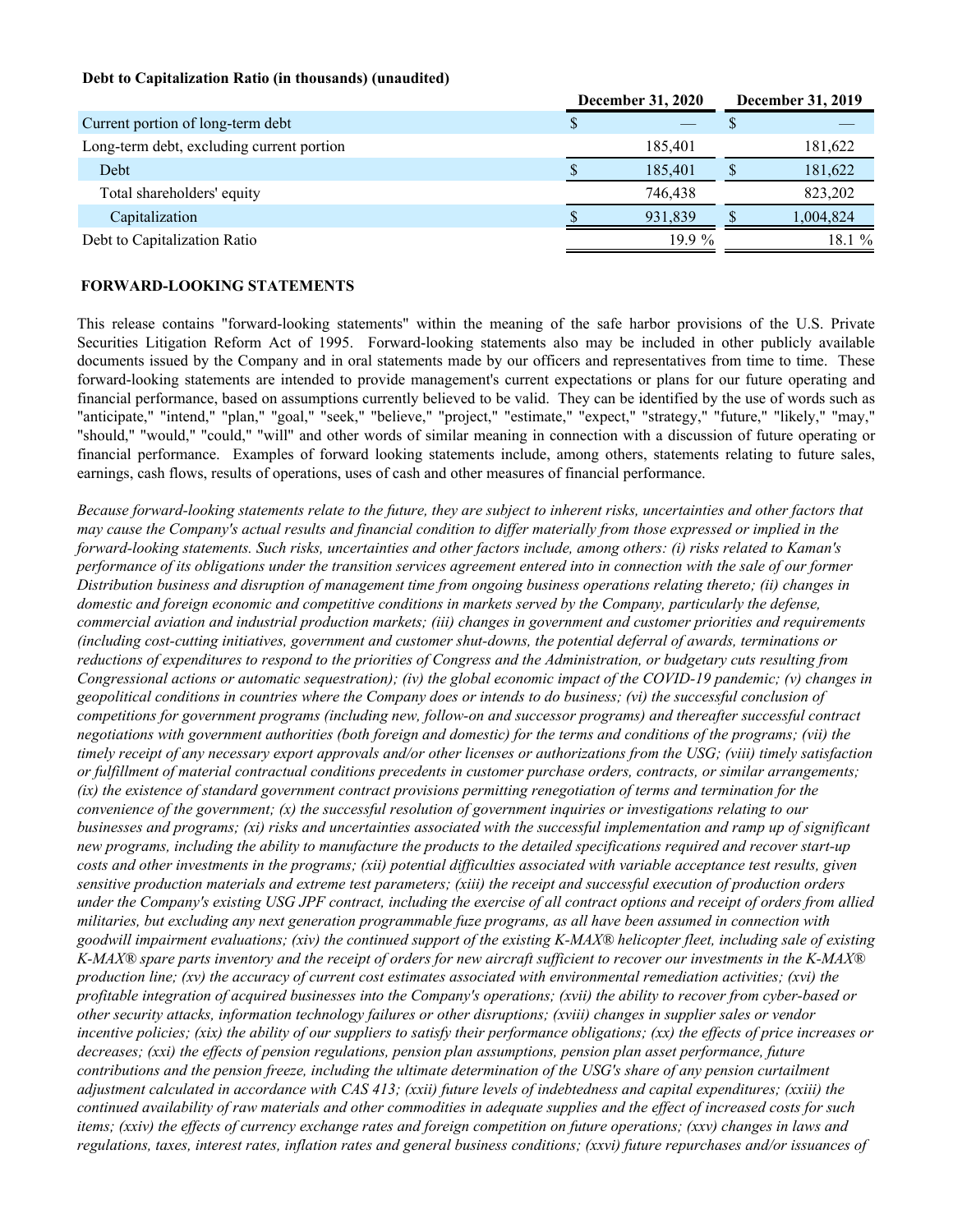*common stock; (xxvii) the occurrence of unanticipated restructuring costs or the failure to realize anticipated savings or benefits from past or future expense reduction actions; (xxviii) the ability to recruit and retain skilled employees; and (xxix) other risks and uncertainties set forth herein and in our 2020 Form 10-K.*

Any forward-looking information provided in this release should be considered with these factors in mind. We assume no obligation to update any forward-looking statements contained in this report.

Contact: James Coogan V.P., Investor Relations and Business Development (860) 243-6342 James.Coogan@kaman.com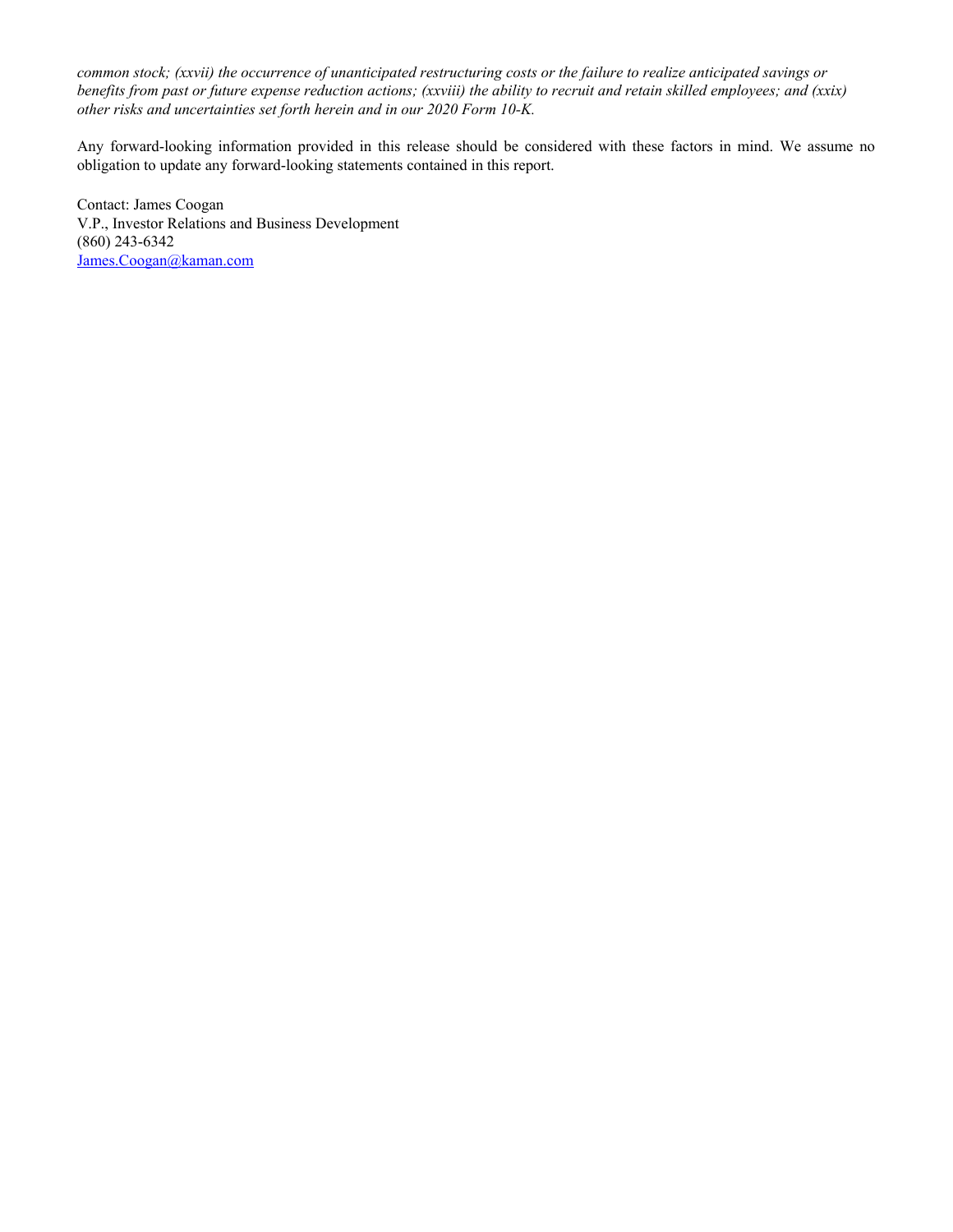### **KAMAN CORPORATION AND SUBSIDIARIES**

**Condensed Consolidated Statements of Operations**

*(In thousands, except per share amounts) (unaudited)*

|                                                                              | <b>For the Three Months Ended</b>                  |                                     | For the Twelve Months Ended               |                                     |  |
|------------------------------------------------------------------------------|----------------------------------------------------|-------------------------------------|-------------------------------------------|-------------------------------------|--|
|                                                                              | December 31,<br>2020                               | December 31,<br>2019                | December 31,<br>2020                      | December 31,<br>2019                |  |
| Net sales                                                                    | $\overline{\mathcal{S}}$<br>185,288                | $\overline{\mathcal{S}}$<br>237,792 | $\overline{\mathcal{S}}$<br>784,459       | $\overline{\mathcal{S}}$<br>761,608 |  |
| Cost of sales                                                                | 130,951                                            | 165,230                             | 538,877                                   | 520,803                             |  |
| Gross profit                                                                 | 54,337                                             | 72,562                              | 245,582                                   | 240,805                             |  |
| Selling, general and administrative expenses                                 | 48,813                                             | 49,573                              | 199,906                                   | 177,187                             |  |
| Goodwill and other intangibles impairment                                    |                                                    |                                     | 50,307                                    |                                     |  |
| Impairment on assets held for sale                                           | 36,285                                             |                                     | 36,285                                    |                                     |  |
| Costs from transition services agreement                                     | 983                                                | 3,519                               | 12,515                                    | 4,673                               |  |
| Cost of acquired retention plans                                             | 5,704                                              |                                     | 22,814                                    |                                     |  |
| Restructuring costs                                                          | 539                                                | 1,005                               | 8,359                                     | 1,558                               |  |
| (Gain) loss on sale of business                                              |                                                    | 3,739                               | (493)                                     | 3,739                               |  |
| Net loss (gain) on sale of assets                                            | 205                                                | (114)                               | 200                                       | 237                                 |  |
| Operating (loss) income                                                      | (38, 192)                                          | 14,840                              | (84,311)                                  | 53,411                              |  |
| Interest expense, net                                                        | 4,888                                              | 2,607                               | 19,270                                    | 17,202                              |  |
| Non-service pension and post retirement benefit<br>income, net               | (4,062)                                            | (98)                                | (16,250)                                  | (396)                               |  |
| Income from transition services agreement                                    | (586)                                              | (2,729)                             | (8, 439)                                  | (3,673)                             |  |
| Other expense (income), net                                                  | (304)                                              | 58                                  | (728)                                     | (309)                               |  |
| (Loss) earnings from continuing operations before<br>income taxes            | (38, 128)                                          | 15,002                              | (78, 164)                                 | 40,587                              |  |
| Income tax (benefit) expense                                                 | (6,708)                                            | (19, 103)                           | (7, 730)                                  | (15, 859)                           |  |
| (Loss) earnings from continuing operations, net of tax                       | (31, 420)                                          | 34,105                              | (70, 434)                                 | 56,446                              |  |
| Earnings from discontinued operations before gain on<br>disposal, net of tax |                                                    | 3,787                               |                                           | 29,027                              |  |
| Gain on disposal of discontinued operations, net of tax                      |                                                    | 1,570                               | 692                                       | 124,356                             |  |
| Total earnings from discontinued operations, net of<br>tax                   |                                                    | 5,357                               | 692                                       | 153,383                             |  |
| Net (loss) earnings                                                          | $\overline{\mathcal{S}}$<br>(31, 420)              | $\mathcal{S}$<br>39,462             | $\overline{(69,742)}$ \$<br>$\mathcal{S}$ | 209,829                             |  |
|                                                                              |                                                    |                                     |                                           |                                     |  |
| Earnings per share:                                                          |                                                    |                                     |                                           |                                     |  |
| Basic (loss) earnings per share from continuing<br>operations                | \$<br>$(1.13)$ \$                                  | 1.22                                | \$<br>(2.54)                              | 2.02<br><sup>\$</sup>               |  |
| Basic earnings per share from discontinued<br>operations                     |                                                    | 0.19                                | 0.02                                      | 5.49                                |  |
| Basic (loss) earnings per share                                              | $\overline{\mathcal{S}}$<br>$\overline{(1.13)}$ \$ | 1.41                                | $\overline{\mathcal{S}}$<br>$(2.52)$ \$   | 7.51                                |  |
| Diluted (loss) earnings per share from continuing<br>operations              | \$<br>$(1.13)$ \$                                  | 1.22                                | $\mathcal{S}$<br>$(2.54)$ \$              | 2.01                                |  |
| Diluted earnings per share from discontinued<br>operations                   |                                                    | 0.19                                | $0.02\,$                                  | 5.46                                |  |
| Diluted (loss) earnings per share                                            | $\overline{\mathcal{S}}$<br>$(1.13)$ \$            | $\overline{1.41}$ \$                | $(2.52)$ \$                               | 7.47                                |  |
| Weighted average shares outstanding:                                         |                                                    |                                     |                                           |                                     |  |
| <b>Basic</b>                                                                 | 27,735                                             | 27,922                              | 27,723                                    | 27,936                              |  |
| Diluted                                                                      | 27,735                                             | 28,056                              | 27,723                                    | 28,092                              |  |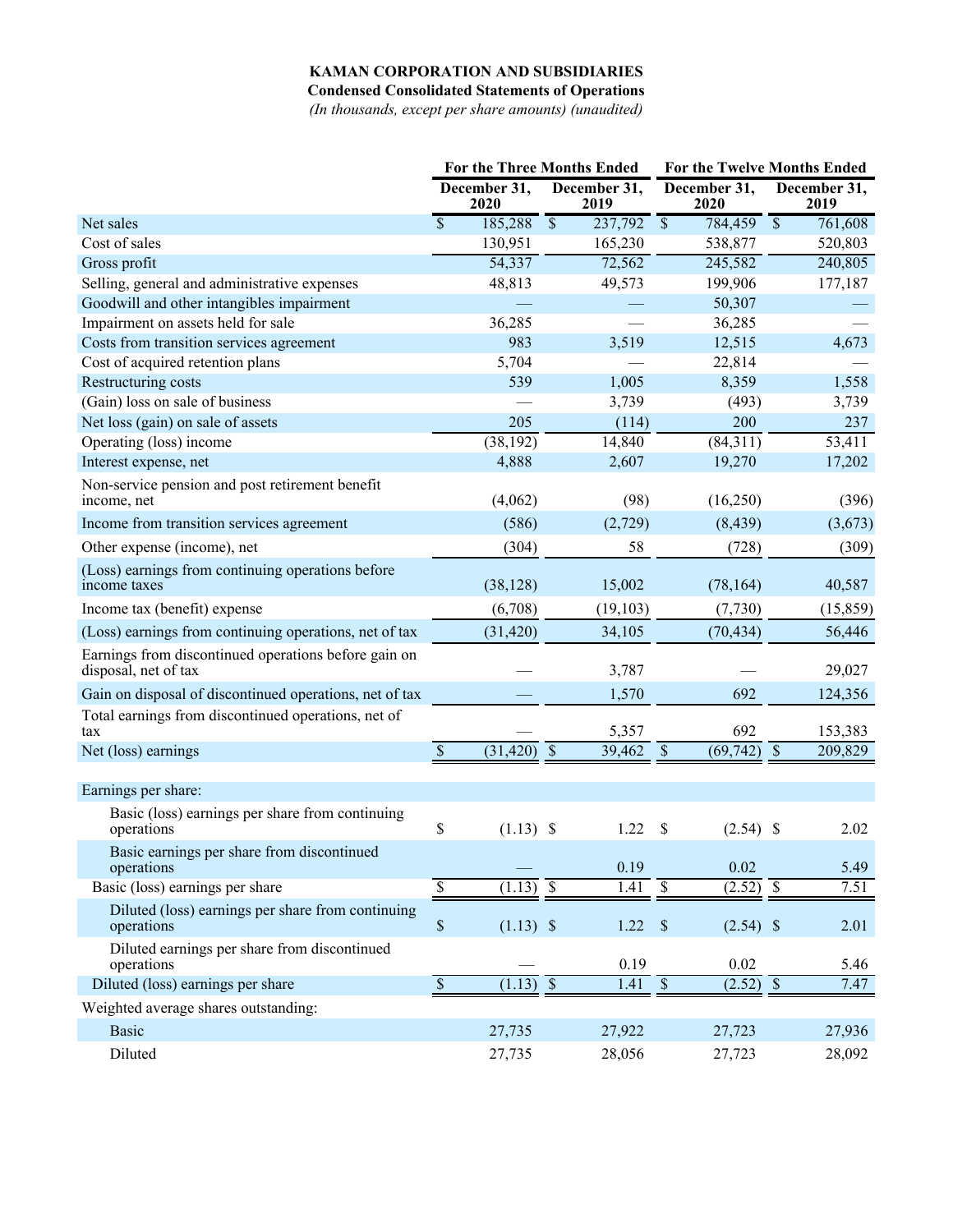#### **KAMAN CORPORATION AND SUBSIDIARIES**

#### **Condensed Consolidated Balance Sheets**

(*In thousands, except share and per share amounts) (unaudited)*

|                                                                                                              | December 31, 2020 | <b>December 31, 2019</b>               |
|--------------------------------------------------------------------------------------------------------------|-------------------|----------------------------------------|
| Assets                                                                                                       |                   |                                        |
| Current assets:                                                                                              |                   |                                        |
| Cash and cash equivalents                                                                                    | \$<br>104,377     | -\$<br>471,540                         |
| Restricted cash                                                                                              | 25,121            |                                        |
| Accounts receivable, net                                                                                     | 153,806           | 156,492                                |
| Contract assets                                                                                              | 108,645           | 121,614                                |
| Contract costs, current portion                                                                              | 3,511             | 6,052                                  |
| Inventories                                                                                                  | 185,072           | 156,353                                |
| Income tax refunds receivable                                                                                | 5,269             | 8,069                                  |
| Other current assets                                                                                         | 12,173            | 16,368                                 |
| Total current assets                                                                                         | 597,974           | 936,488                                |
| Property, plant and equipment, net of accumulated depreciation of \$228,984<br>and $$210,549$ , respectively | 210,852           | 140,450                                |
| Operating right-of-use asset, net                                                                            | 12,880            | 15,159                                 |
| Goodwill                                                                                                     | 247,244           | 195,314                                |
| Other intangible assets, net                                                                                 | 150,198           | 53,439                                 |
| Deferred income taxes                                                                                        | 39,809            | 35,240                                 |
| Contract costs, noncurrent portion                                                                           | 8,311             | 6,099                                  |
| Other assets                                                                                                 | 39,125            | 36,754                                 |
| Total assets                                                                                                 | \$<br>1,306,393   | $\boldsymbol{\mathsf{S}}$<br>1,418,943 |
| <b>Liabilities and Shareholders' Equity</b>                                                                  |                   |                                        |
| Current liabilities:                                                                                         |                   |                                        |
| Accounts payable – trade                                                                                     | 60,200            | 70,884                                 |
| Accrued salaries and wages                                                                                   | 70,552            | 43,220                                 |
| Contract liabilities, current portion                                                                        | 39,073            | 42,942                                 |
| Operating lease liabilities, current portion                                                                 | 4,305             | 4,306                                  |
| Income taxes payable                                                                                         | 19                | 4,722                                  |
| Liabilities held for sale, current portion                                                                   | 18,086            |                                        |
| Other current liabilities                                                                                    | 36,177            | 37,918                                 |
| Total current liabilities                                                                                    | 228,412           | 203,992                                |
| Long-term debt, excluding current portion, net of debt issuance costs                                        | 185,401           | 181,622                                |
| Deferred income taxes                                                                                        | 7,381             | 6,994                                  |
| Underfunded pension                                                                                          | 69,610            | 97,246                                 |
| Contract liabilities, noncurrent portion                                                                     | 11,019            | 37,855                                 |
| Operating lease liabilities, noncurrent portion                                                              | 9,325             | 11,617                                 |
| Liabilities held for sale, noncurrent portion                                                                | 1,171             |                                        |
| Other long-term liabilities                                                                                  | 47,636            | 56,415                                 |
| Commitments and contingencies                                                                                |                   |                                        |
| Shareholders' equity:                                                                                        |                   |                                        |
| Preferred stock, \$1 par value, 200,000 shares authorized; none outstanding                                  |                   |                                        |
| Common stock, \$1 par value, 50,000,000 shares authorized; voting;                                           |                   |                                        |
| 30,278,668 and 30,058,455 shares issued, respectively                                                        | 30,279            | 30,058                                 |
| Additional paid-in capital                                                                                   | 238,829           | 228,153                                |
| Retained earnings                                                                                            | 728,764           | 820,666                                |
| Accumulated other comprehensive income (loss)                                                                | (130, 821)        | (150, 893)                             |
| Less 2,555,785 and 2,219,332 shares of common stock, respectively, held                                      |                   |                                        |
| in treasury, at cost                                                                                         | (120, 613)        | (104, 782)                             |
| Total shareholders' equity                                                                                   | 746,438           | 823,202                                |
| Total liabilities and shareholders' equity                                                                   | \$<br>1,306,393   | $\mathcal{S}$<br>1,418,943             |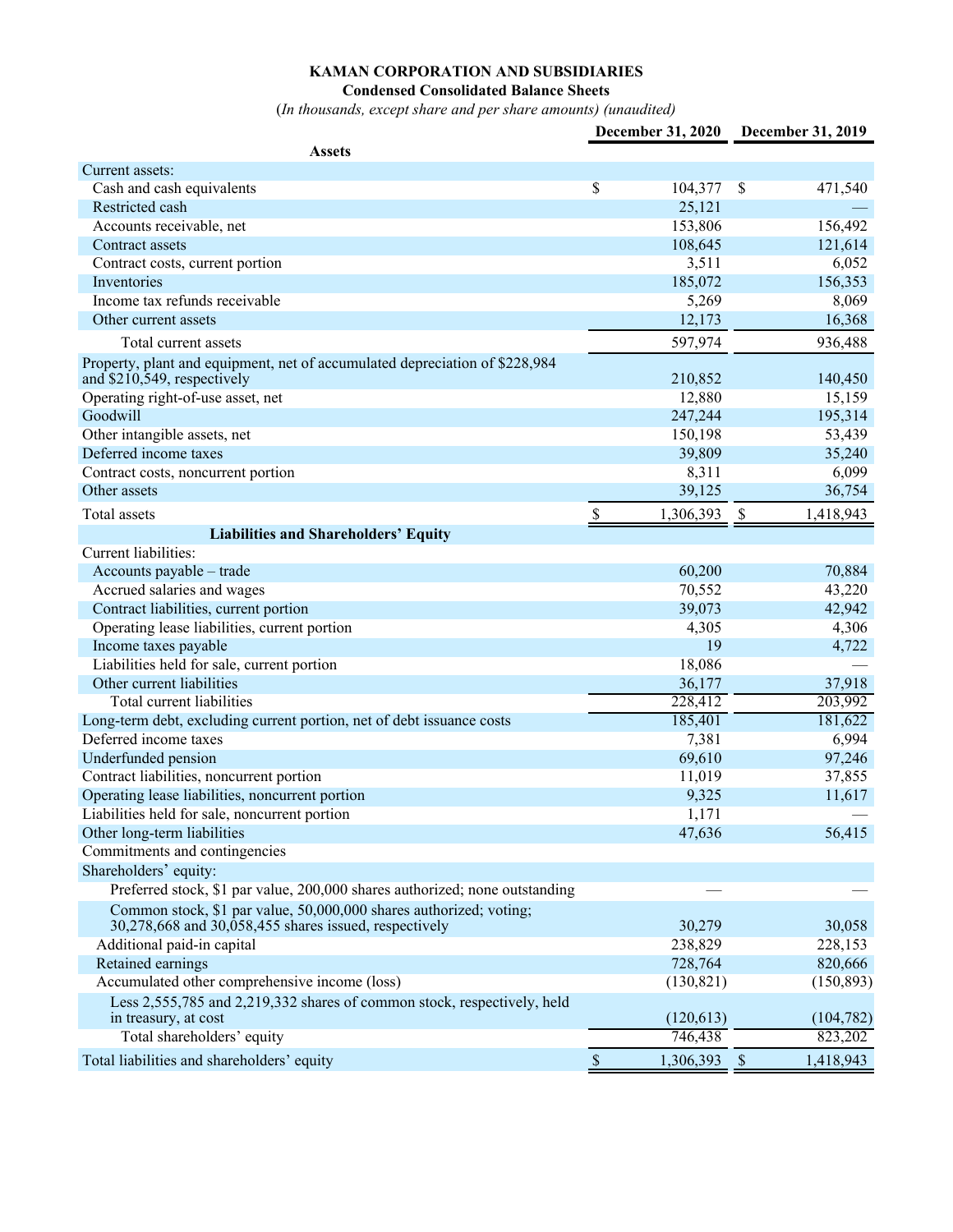#### **KAMAN CORPORATION AND SUBSIDIARIES Condensed Consolidated Statements of Cash Flows**

(*In thousands) (unaudited)*

|                                                                                                                           | For the Twelve Months Ended |                      |  |                      |
|---------------------------------------------------------------------------------------------------------------------------|-----------------------------|----------------------|--|----------------------|
|                                                                                                                           |                             | December 31,<br>2020 |  | December 31,<br>2019 |
| Cash flows from operating activities:                                                                                     |                             |                      |  |                      |
| Net (loss) earnings                                                                                                       | \$                          | $(69,742)$ \$        |  | 209,829              |
| Less: Total earnings from discontinued operations, net of tax                                                             |                             | 692                  |  | 153,383              |
| (Loss) earnings from continuing operations, net of tax                                                                    |                             | (70, 434)            |  | 56,446               |
| Adjustments to reconcile earnings from continuing operations, net of tax to net cash<br>provided by operating activities: |                             |                      |  |                      |
| Depreciation and amortization                                                                                             |                             | 43,899               |  | 25,854               |
| Amortization of debt issuance costs                                                                                       |                             | 1,746                |  | 1,996                |
| Accretion of convertible notes discount                                                                                   |                             | 2,860                |  | 2,760                |
| Provision for doubtful accounts                                                                                           |                             | 1,381                |  | 788                  |
| Impairment on assets held for sale                                                                                        |                             | 36,285               |  |                      |
| (Gain) loss on sale of business                                                                                           |                             | (493)                |  | 3,971                |
| Net loss on sale of assets                                                                                                |                             | 200                  |  | 237                  |
| Goodwill and other intangible assets impairment                                                                           |                             | 50,307               |  |                      |
| Net (gain) loss on derivative instruments                                                                                 |                             | (466)                |  | 302                  |
| Stock compensation expense                                                                                                |                             | 4,979                |  | 4,669                |
| Non-cash consideration received for aircraft sale                                                                         |                             |                      |  | (3,100)              |
| Deferred income taxes                                                                                                     |                             | (6,055)              |  | 182                  |
| Changes in assets and liabilities, excluding effects of acquisitions/divestitures:                                        |                             |                      |  |                      |
| Accounts receivable                                                                                                       |                             | 7,042                |  | (8,173)              |
| Contract assets                                                                                                           |                             | 12,629               |  | (21, 994)            |
| Contract costs                                                                                                            |                             | 294                  |  | 4,506                |
| Inventories                                                                                                               |                             | (18, 485)            |  | (25, 129)            |
| Income tax refunds receivable                                                                                             |                             | 2,763                |  | (6,296)              |
| Operating right-of-use assets                                                                                             |                             | 1,513                |  | 3,390                |
| Other assets                                                                                                              |                             | 2,490                |  | (6,108)              |
| Accounts payable - trade                                                                                                  |                             | (9,227)              |  | 14,034               |
| <b>Contract liabilities</b>                                                                                               |                             | (29, 555)            |  | (26, 638)            |
| Operating lease liabilities                                                                                               |                             | (1, 560)             |  | (3, 423)             |
| Other current liabilities                                                                                                 |                             | 16,955               |  | 6,085                |
| Income taxes payable                                                                                                      |                             | (4,885)              |  | 7,888                |
| Pension liabilities                                                                                                       |                             | (21, 550)            |  | 4,170                |
| Other long-term liabilities                                                                                               |                             | (6, 164)             |  | 6,071                |
| Net cash provided by operating activities from continuing operations                                                      |                             | 16,469               |  | 42,488               |
| Net cash (used in) provided by operating activities of discontinued operations                                            |                             |                      |  | (50, 288)            |
| Net cash provided by (used in) operating activities                                                                       |                             | 16,469               |  | (7,800)              |